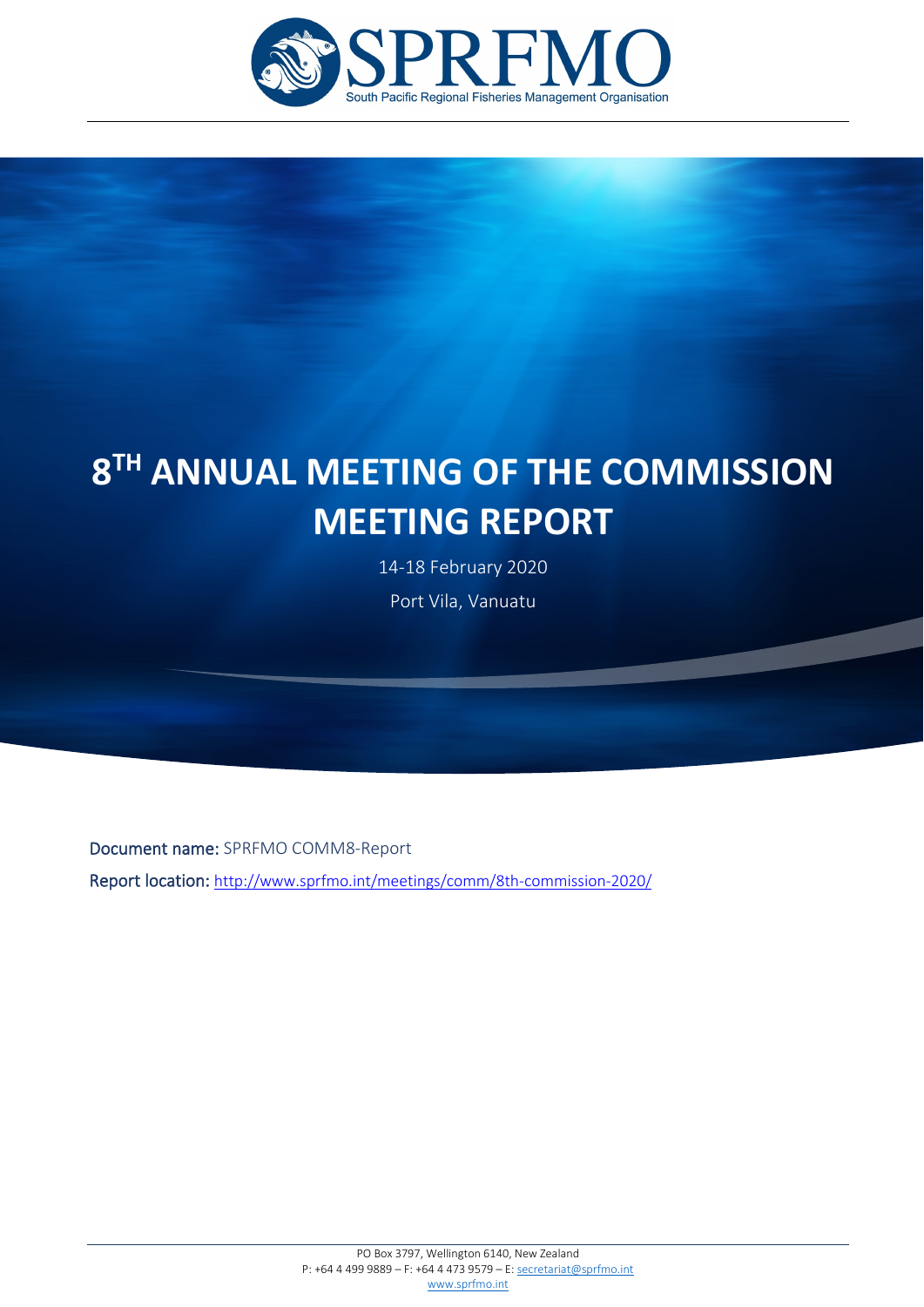

## Recommended citation:

SPRFMO (2020). 8<sup>th</sup> SPRFMO Commission Meeting Report. 20 p. Wellington, New Zealand 2020.

#### Acknowledgements:

The 8<sup>th</sup> SPRFMO Commission Meeting report was prepared under the overall direction of the SPRFMO Commission Chairperson, Mr Osvaldo Urrutia, and the Executive Secretary, Dr Sebastián Rodríguez Alfaro.

The Chairpersons of the subsidiary bodies and working groups –Mr Andrew Wright, Ms Kerrie Robertson, Dr James Ianelli, Ms Victoria Hallum, Ms Kirstie Knowles–, are acknowledged for their significant contributions.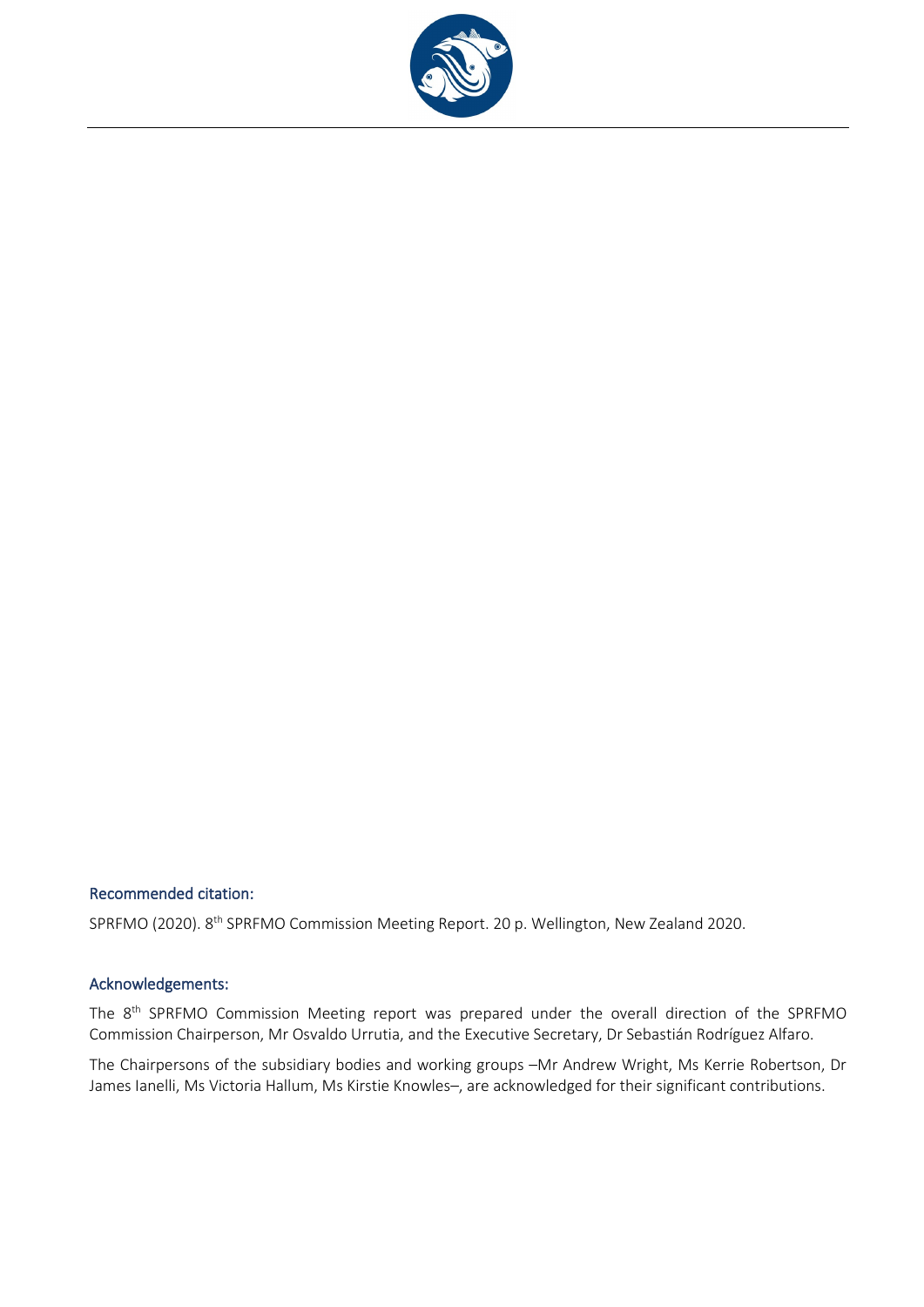

# Contents

| 1.  |                                                                                  |  |
|-----|----------------------------------------------------------------------------------|--|
|     |                                                                                  |  |
|     |                                                                                  |  |
|     |                                                                                  |  |
| 2.  |                                                                                  |  |
|     |                                                                                  |  |
| 3.  |                                                                                  |  |
|     |                                                                                  |  |
|     |                                                                                  |  |
| 4.  |                                                                                  |  |
|     |                                                                                  |  |
|     |                                                                                  |  |
|     | c. Date and Venue of the next meetings of the Commission and Subsidiary bodies 5 |  |
| 5.  |                                                                                  |  |
|     |                                                                                  |  |
|     |                                                                                  |  |
|     |                                                                                  |  |
|     |                                                                                  |  |
| 6.  |                                                                                  |  |
|     |                                                                                  |  |
|     |                                                                                  |  |
|     |                                                                                  |  |
| 7.  |                                                                                  |  |
| 8.  |                                                                                  |  |
|     |                                                                                  |  |
| 9.  |                                                                                  |  |
|     |                                                                                  |  |
|     |                                                                                  |  |
|     |                                                                                  |  |
| 10. |                                                                                  |  |
| 11. |                                                                                  |  |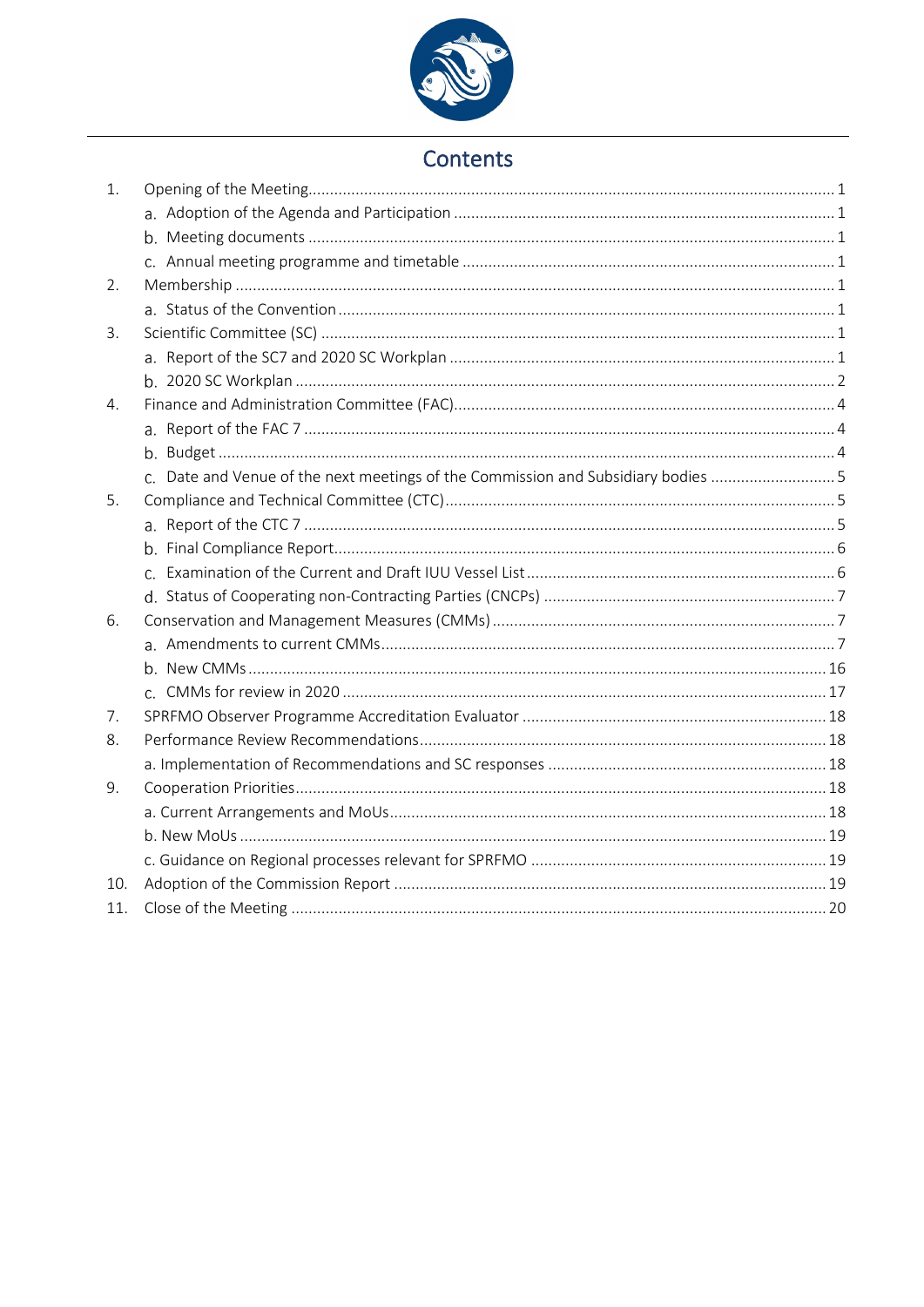

# 8<sup>TH</sup> ANNUAL MEETING OF THE COMMISSION

*Port Vila, Vanuatu, 14-18 February 2020*

# COMM8 – Meeting Report

# <span id="page-3-0"></span>1. Opening of the Meeting

1. Commission Chairperson Mr Osvaldo Urrutia (Chile) opened the  $8<sup>th</sup>$  Commission meeting of the SPRFMO, expressing gratitude to the government of Vanuatu for hosting and to the private fishing sector for its assistance. Commenting on the difficulties posed by a global health emergency to the delegations of China and Chinese Taipei, he called on Members to show flexibility to ensure the legitimacy of adopted measures. Addressing concerns regarding exceeding the catch limit for jack mackerel in 2019, Chairperson Urrutia called on Members to continue working under the spirit of cooperation to achieve constructive solutions for sustainable fishing. Chairperson Urrutia commended the leadership of Executive Secretary Dr Rodríguez and the entire Secretariat, noting the continued intensification of their workload, and invited constructive consideration of related proposals during the FAC meeting (Speech available as Annex 11a).

## <span id="page-3-1"></span>*Adoption of the Agenda and Participation*

2. The Commission adopted the agenda (COMM08-Doc01 rev1), available as Annex 1, and the annotated agenda (COMM08-Doc02\_rev1) without amendments. A list of participants is available in Annex 2.

## <span id="page-3-2"></span>*Meeting documents*

3. The Commission adopted the list of meeting documents (COMM8-Doc03\_rev3) without amendments.

## <span id="page-3-3"></span>*Annual meeting programme and timetable*

4. Chairperson Urrutia noted that the timetable may change during the meeting according the needs and priorities, and the Commission adopted the programme and timetable (COMM08-Doc04) without amendment. Available as Annex 3.

## <span id="page-3-5"></span><span id="page-3-4"></span>2. Membership

## *Status of the Convention*

5. New Zealand, as the Depositary of the SPRFMO Convention, provided an update of the status of the Convention (COMM7-Doc05), noting that there have been no new notifications of ratification or accession, and encouraging CNCPs to work towards ratification of the Convention.

# <span id="page-3-7"></span><span id="page-3-6"></span>3. Scientific Committee (SC)

## *Report of the SC7 and 2020 SC Workplan*

6. SC Chairperson, Dr James Ianelli, presented the report and scientific advice of the  $7<sup>th</sup>$  SC meeting, which was held in Havana, Cuba, from 7 to 12 October 2019. He reviewed progress made in the 2019 Workplan on assessments and requirements for future data collection for jack mackerel, deepwater and squid fisheries, ecosystem approaches on marine management and exploratory fishing, as well as progress for the Observer Programme.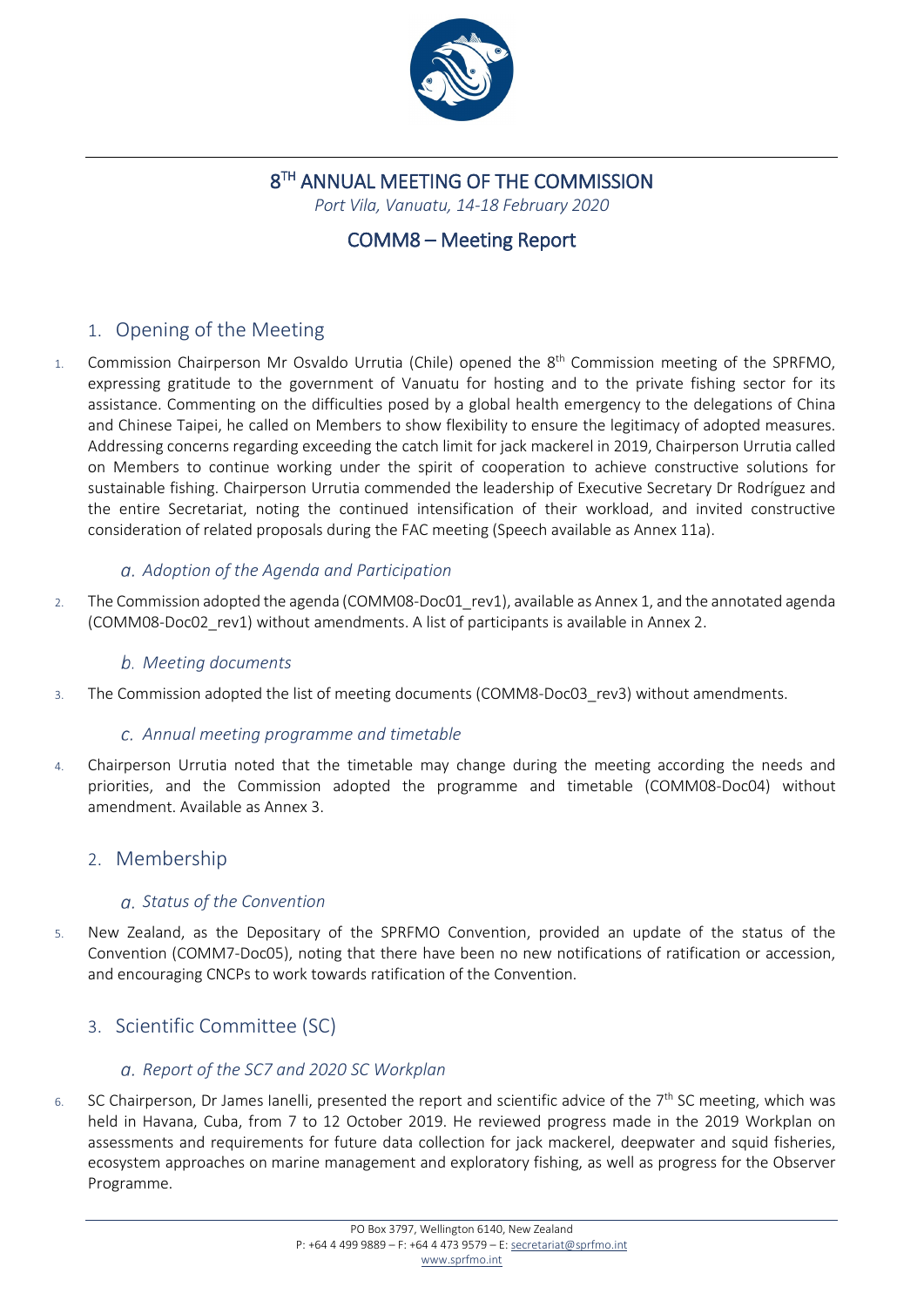

- 7. Regarding jack mackerel and commenting on the stock status, SC Chairperson Ianelli noted that the general trend is quite positive, but uncertainty exists regarding a number of parameters. This uncertainty, along with the depleted stock status, led the Commission to adopt a precautionary approach and follow the guidelines provided in the Commission's rebuilding plan ("Adjusted Annex K").
- 8. Regarding the new Management Strategy Evaluation (MSE) that is underway, SC Chairperson Ianelli noted that two options are before the Commission. One would take longer and would provide updates every year, the other was an intersessional option, where a subgroup within the SC meets several times (via web meetings), also seeking some intersessional feedback from a Commission subgroup. He noted the latter option would be more efficient.
- 9. SC Chairperson Ianelli underscored the SC's recommendations that, for future years, the haul-by-haul data continue to be made available by the Members of the offshore fleet, via the SPRFMO Secretariat, for the analysis of standardised catch per unit effort (CPUE).
- 10. Regarding deepwater aspects, SC Chairperson Ianelli indicated that additional work is being undertaken on VME encounters and indicators and this will be presented at SC08.
- 11. On squid, SC Chairperson Ianelli highlighted a two-day workshop, held prior to the SC meeting. A number of topics were covered by the workshop including discussions about the observed phenotypic change resulting in smaller individuals. The SC noted that an observer coverage plan be developed for at least three years duration. Such a programme would lead to a more extensive evaluation on the squid fishery and the extent of observer coverage needed.
- 12. Many Members commended the SC and SC Chairperson Ianelli for the SC7 report.
- 13. The Commission also acknowledged the significant efforts of SC Vice-Chairperson Mr Niels Hintzen (European Union) for his leadership in chairing SC7.
- 14. On Korea's question related to the scientific justification for the two options for observer coverage for squid, either 5 observers per Member or in the range of 5-15% for a period of three years, SC Chairperson Ianelli explained that having two options is a way to move forward with data collection. SC Vice-Chairperson, Niels Hintzen, noted that when data from within the SPRFMO Convention Area was not available, preliminary analysis from comparative studies in other regions, provided by China, was used to inform SC recommendations.
- 15. The European Union welcomed the reported increase for the jack mackerel stock, and noted the SC recommendation for bottom fishing, including those relating to weight thresholds for VME indicator taxa before 2021. On future projections regarding the stock of jack mackerel, the European Union requested more detailed explanation on the implications and the methodology being reviewed for growth estimates.
- 16. Peru highlighted that the SC advice for the recovery of jack mackerel has led to increased biomass, agreeing with the SC recommendation to increase the catch limit by 15% to allow 680,000 tonnes. Further expressing agreement with the SC Workplan and having a new assessment of the management strategies for jack mackerel to help rebuild the stock, Peru highlighted commitment to continue work with Chile in the relevant Working Group.

## <span id="page-4-0"></span>*2020 SC Workplan*

- 17. SC Chair Dr Ianelli invited Members to comment upon the multi-annual workplan proposed by the SC, noting it is quite lengthy and includes requests for scientific analysis on a series of issues as well as three workshops.
- 18. New Zealand introduced a document on the Commission's information needs on the bycatch of seabirds and the design of observer coverage. New Zealand stressed that the purpose is to seek guidance from the Commission on its information needs on the bycatch of seabirds and other species of concern. Presenting a graph on the relationship between observer coverage and estimations' reliability, New Zealand emphasised that, when designing observer coverage, the fishery needs to be understood and some sort of objective has to be clearly stipulated.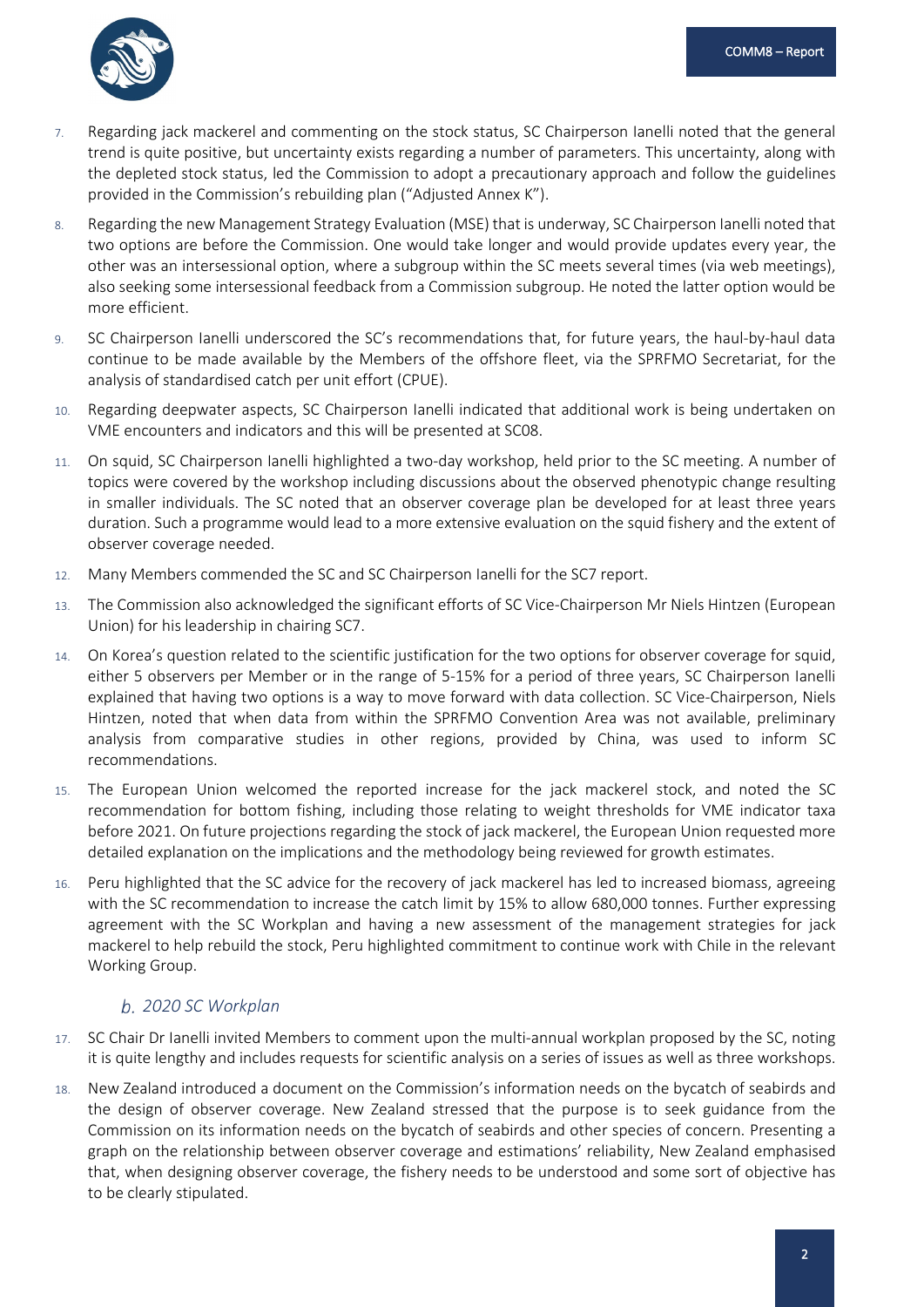

- 19. The United States of America reminded Members that the SPRFMO observers are more than scientific observers, covering more than data needs, noting that the observer coverage discussion is a complex one.
- 20. Australia supported having the suggestion reflected in the workplan for the SC, reiterating that human observers are not the only means for data collection and offering editorial suggestions on the recommendation.
- 21. The Commission endorsed that these recommendations become part of the SC workplan. (Annex 8a).
- 22. The Commission agreed that it requires information sufficient to:
- 23. identify most bycatch issues related to seabirds and other species of concern in each of the major SPRFMO fisheries in the short to medium term;
- 24. provide quantitative estimates in the medium term for all species of seabirds combined and some of the more common bycatch species.
- 25. The Commission agreed to communicate this information need to its SC. The Commission instructs the SC to assess and advise by no later than the Commission's  $10<sup>th</sup>$  meeting in 2022 the observer coverage or other observations needed in each major fishery to deliver this information
- 26. Chile presented a manual on best practices of the industrial purse seine fishery of the jack mackerel from the South–Central zone of Chile. Chile underscored the value of the manual considering that 80% of the world's supply of jack mackerel comes from Chile, aimed to clearly communicate the different methods of avoiding discards and bycatch, as well as identification of Endangered Threatened or Protected species, with both English and Spanish versions available.
- 27. SC Chairperson Dr Ianelli highlighted the request to update the management procedures for jack mackerel contained in MSE Management Objectives (COMM8-WP17), noting the aim to have an operating model used for simulating data and testing management procedures to integrate uncertainty on stock structure hypotheses; growth and growth variability; natural mortality; productivity; and fishery distribution patterns.
- 28. SC Chairperson Dr Ianelli indicated that the original goal of the Commission to rebuild the stock above target level had been met, suggesting that the Commission provide a modification of overarching objectives to guide management procedures.
- 29. The Cook Islands noted that the objectives listed were mostly biological and that other considerations, such as TAC variability, CPUE, and bycatch, including some of those considered as secondary objectives and the paper needed serious consideration. The consequences of any objectives, including those proposed in the paper required review before the Commission could adopt them. Ecosystems and/or socioeconomic objectives also needed to be included, and since these are unlikely to be modelled this would not impact the planned modelling work which could continue in parallel. The development of a monitoring strategy was also considered a key element required in MSE development. The Cook Islands proposed a workshop devoted to developing the objectives be held between CTC8 and COMM9 in 2021.
- 30. The European Union volunteered to lead intersessional consultations with Members on the drafting of the elements of the revision of the MSE objectives.
- 31. SC Chairperson Dr Ianelli invited the Cook Islands and other Members to contribute to the SC small working group on the matter through intersessional web meetings, coordinated by European Union representative Martin Pastoors.
- 32. Peru clarified that it would be possible to provide more than one representative to participate in the work.
- 33. SC Chairperson Dr Ianelli confirmed that the general concepts proposed by Vanuatu to address carryover allocation of jack mackerel will be investigated in the work.
- 34. SC Chairperson Ianelli highlighted the management strategy will be referred to as an Annex 8b, reflecting the discussions of the Commission.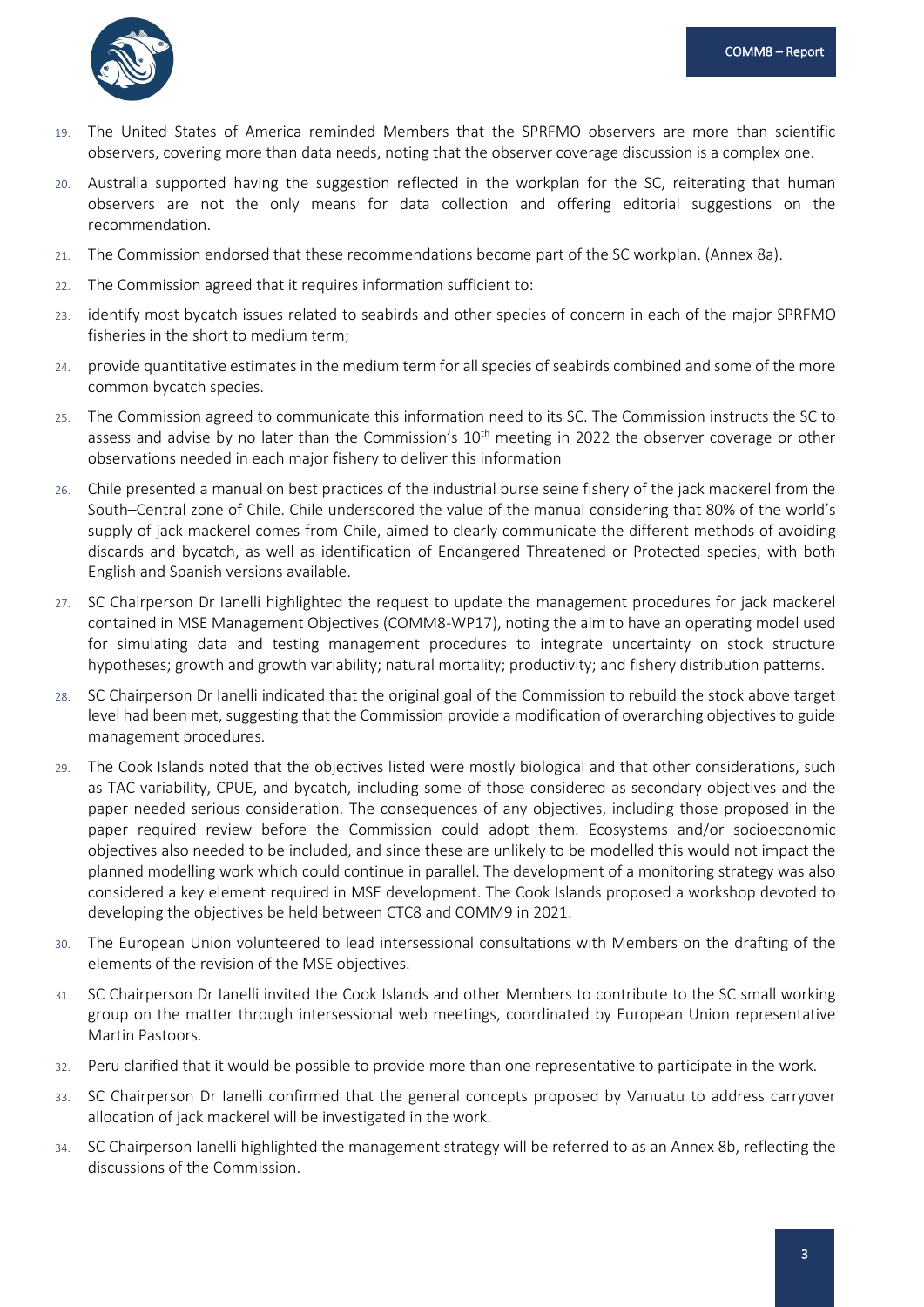

35. The Commission endorsed the SC recommendations and the SC Multiannual Workplan is available in Annex 8a.

## <span id="page-6-1"></span><span id="page-6-0"></span>4. Finance and Administration Committee (FAC)

## *Report of the FAC 7*

- 36. The Chairperson of the FAC, Ms Kerrie Robertson (Australia), presented the report (FAC7-Report) and recommendations of the seventh meeting of the FAC held during the eighth Commission Meeting. FAC Chairperson Robertson noted that the financial position of the Organisation is stable but could be further improved. FAC Chairperson Robertson further noted that the FAC recommended: that the Executive Secretary bring back a staffing strategy next year; recruiting a compliance manager; and acknowledging the exceptionally high level of service from the Secretariat and the Executive Secretary by increase in remuneration.
- 37. FAC Chairperson Robertson highlighted the following FAC recommendations to the Commission, including *inter alia*:
	- accepting the Annual Financial Statements (FAC7-Doc04, FAC7-Doc04.1, FAC7-Doc04.2 and FAC7-Doc04.3);
	- accepting the Auditors Report, noting no concerns were identified (FAC7-Doc04);
	- appointing the accounting firm Crowe Howarth as the independent auditor for conducting audit work for the financial statements of the Organisation for Financial Years 2019-2020, 2020-2021 and 2021- 2022.
- 38. The Commission agreed to adopt amendments to: the staff regulations of the Commission as contained in COMM8-Prop23\_rev1 (Annex 6a); the policy for secondments and internships as contained in document COMM8-Prop24\_rev1 (Annex 6b); and the Rules of Procedure for the Commission as contained in COMM8- Prop25\_rev2 (Annex 6c).
- 39. A lengthy discussion focused on whether the Executive Secretary should circulate Members' responses. The Commission noted that the meeting's report should indicate that the Executive Secretary should circulate responses unless the Members indicate differently.

## <span id="page-6-2"></span>*Budget*

- 40. Reminding Members that the FAC had requested the Commission to finalise outstanding discussions on the budget, FAC Chairperson Robertson highlighted changes in COMM8-WP15\_rev3, including *inter alia*: reflecting costs for the Compliance Manager; increasing the salary for the Executive Secretary; including full costs for database development; adding NZ\$ 20,000 for the 10<sup>th</sup> anniversary campaign; and increasing to \$40,000 the budgeted cost of the SPRFMO Observer Programme accreditation provider.
- 41. The Commission clarified that the budget will include:
	- an allocation of NZ\$ 20,000 into the Contingency fund to advance the balance of this fund towards a level which would support three months operational cost;
	- An allocation of NZ\$ 55,965 towards the developing States fund, which in the financial year 2020-2021 would be covered by a voluntary contribution already provided by the US;
	- An allocation of NZ\$ 80,000 towards scientific support.
- 42. The Commission acknowledged the recent voluntary contribution made by the United States of America and accepted the contribution from CALAMASUR.
- 43. The Russian Federation expressed a principle position that the budget should follow the principles of zero nominal growth and cost-efficiency.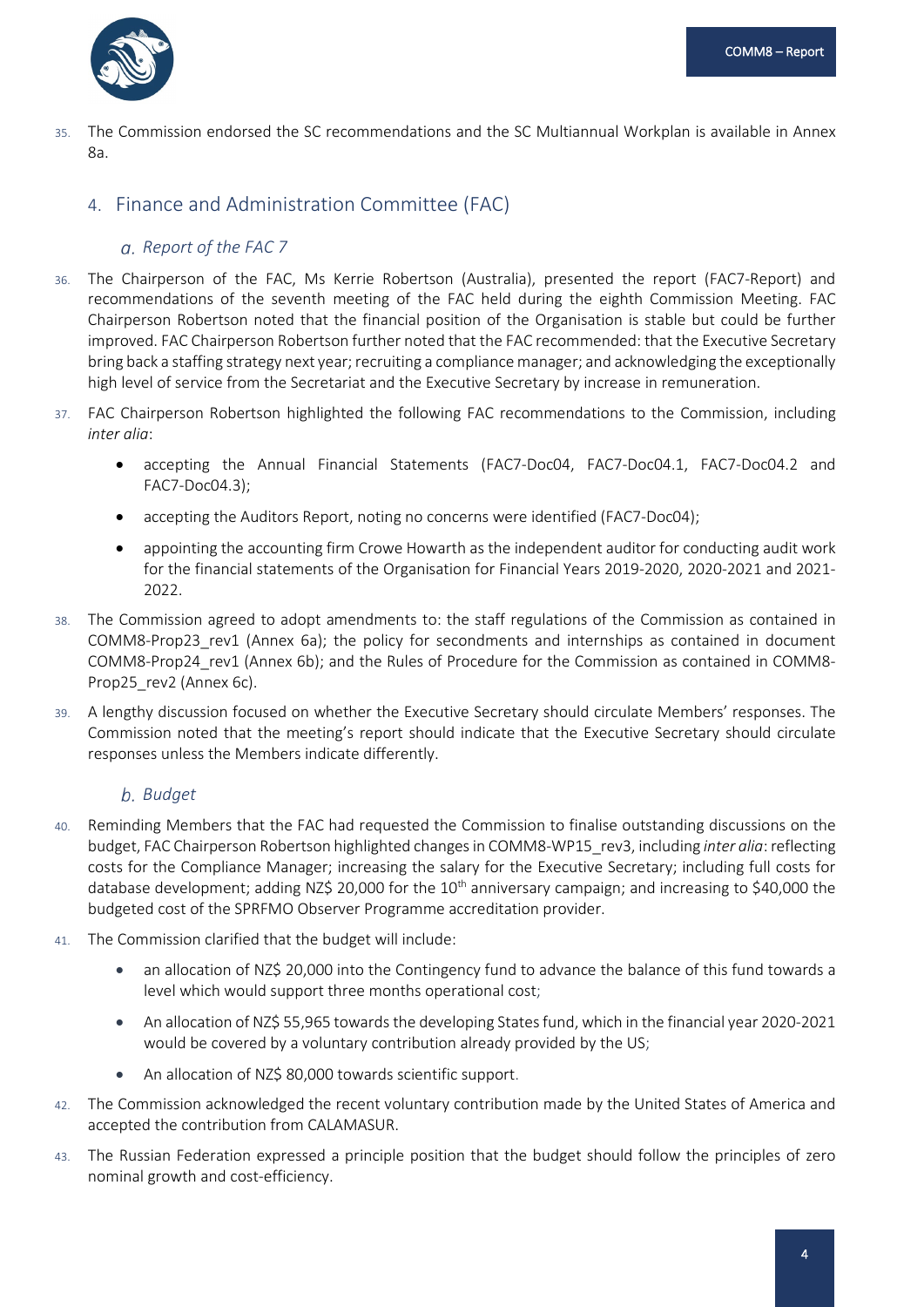

- 44. China announced a voluntary contribution of USD 20,000 to support the stock structure and genetic studies regarding the jumbo flying squid.
- 45. China expressed concern regarding the increased cost of the accreditation regarding the observer programme because it was just put forward in recent days with the European Union noting that the European Union grant covers the increased cost.
- 46. The Commission addressed the budget per category and approved all categories.
- 47. The Commission adopted the budget as amended (Annex 6d), and the Schedule of Contributions per Member (Annex 6e).

## <span id="page-7-0"></span>*Date and Venue of the next meetings of the Commission and Subsidiary bodies*

- 48. FAC Chairperson Robertson reported that FAC recommended the Commission accept the offer of the Russian Federation in Saint Petersburg to host the 2021 meeting of the Commission: from 21-23 January for CTC, and 25-29 January for the Commission meeting; and Peru's prospective offer to host the 2022 meeting of the Commission.
- 49. The FAC also confirmed New Zealand will host the 2020 SC8 meeting in Wellington, New Zealand, 3-8 October 2020 (SC8 will be preceded by a 2-day workshop on bottom fishing); and Panama offered to host the 2021 SC meeting, and Korea offered to host the SC meeting in 2022.
- 50. The Commission warmly accepted these offers.

# <span id="page-7-2"></span><span id="page-7-1"></span>5. Compliance and Technical Committee (CTC)

## *Report of the CTC 7*

- 51. CTC Chairperson Wright presented the report of the CTC7, held 10-12 February 2020 in Port Vila, Vanuatu. Noting an overall improvement among Members in compliance issues, as well as a decrease in priority noncompliance, he explained that the Secretariat went through the Draft Compliance Report and provided a compliance status of "non-compliant, no further action" to instances where the obligation had been met but that the information was provided after the required deadline, this allowed the CTC to focus on the more technical and serious compliance issues.
- 52. CTC Chairperson Wright highlighted that there were many areas where compliance had improved including for Panama (CMM 02, CMM 04, CMM 05, CMM 10), Korea (CMM 05, CMM 12), Liberia (CMM 05, CMM 12) and the Russian Federation (CMM 05, CMM 10). Additional information about the Final Compliance report is included in Section 5b of this report.
- 53. On matters concerning implementation of current CMMs, CTC Chairperson Wright highlighted that:
	- a number of Members raised concerns about the situation whereby the reported catches of *Trachurus murphyi* exceeded the level of 591,000 tonnes by nearly 7%, stating their strong support for measures aimed at preventing such a circumstance occurring again;
	- a number of Members expressed their general support for VMS data being better utilised, also cautioning against using VMS data as the only source to verify vessel activity in the Convention Area;
	- a decision needs to be made by the Commission on the CTC recommendation to adopt the data request template that would be used for scientific research purposes (Annex 8c);
	- the Port States Measures (PSM) CMM is an important tool in the Monitoring, Control and Surveillance (MCS) toolbox and any improvement in this measure will improve SPRFMO's monitoring in general; and
	- the Commission, CTC, SC and FAC Chairs have provided an assessment on the suitability of the shortlisted accreditation providers, concluding that MRAG is the most suitable provider.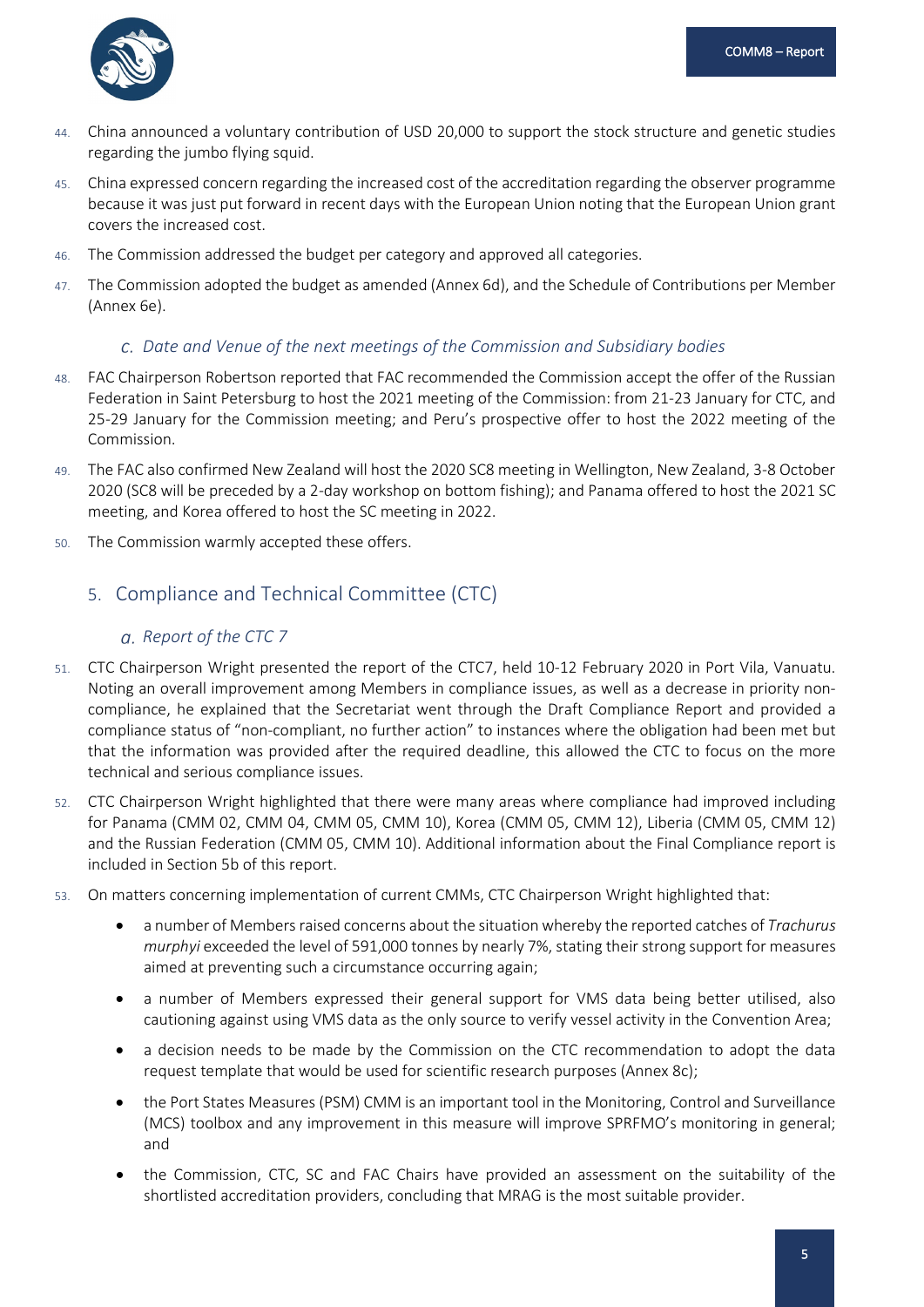

- 54. CTC Chairperson Wright provided a summary of the CTC discussions and recommendations regarding the provisional IUU Vessel List. Additional information per vessel is included in Section 5c of this report.
- 55. On applications for renewing the CNCP status of Curaçao, Liberia, and Panama, the CTC recommended that all three applications be accepted, and the CTC expressed its regret that Colombia had decided not to renew their CNCP status.
- 56. On proposals to amend CMMs, CTC Chairperson Wright reported that 12 proposals were introduced and discussed, of which 5 proposals were to amend CMM 01-2019 (*Trachurus murphyi*). He indicated that the CTC recommended the adoption of the European Union proposal regarding CMM 04-2019 on IUU Vessel List (COMM8-Prop09\_rev1), adding that consideration of the other proposals would continue throughout the Commission.
- 57. Regarding proposals presented by the Secretariat to make minor amendments to CMMs, CTC Chairperson Wright noted the introduction of a table of review dates for current CMMs (COMM8-WP03\_rev1) as an effort to summarise the distribution of work over the coming years, noting that the dates do not prohibit any Member from bringing forward proposals. The Commission agreed to adopt new review dates when considering each proposal.
- 58. The CTC also considered the Performance Review Panel's recommendations (CTC7-Doc16), highlighting the results of discussion on the 10 outstanding items. The Commission agreed to take up all the recommendations provided by the CTC, including the reappointment of Andrew Wright (New Zealand) as Chairperson for a second term.
- 59. The Commission adopted the CTC7 Report. The Commission further adopted the template for data requests to be used for scientific research purposes and approved the selection of MRAG as an accreditation provider.

## <span id="page-8-0"></span>*Final Compliance Report*

- 60. The Commission considered the Provisional Compliance Report provided by the CTC (COMM8-WP07).
- 61. The European Union underscored the obligation for Members to submit their reports in a timely manner to allow for an informed discussion in the CTC regarding assessing compliance.
- 62. Ecuador confirmed that an Ecuadorian vessel, the MARIA DEL CARMEN IV, is registered in the SPRFMO Record of Vessels, clarifying that it is a support vessel and VMS data are being transmitted to the SPRFMO. Ecuador further confirmed that the points of contact have been updated. The Secretariat confirmed that the relevant information has been received.
- 63. The Commission took note of Ecuador's clarification and adopted the Final 2020 Compliance Report (Annex 4).

## <span id="page-8-1"></span>*Examination of the Current and Draft IUU Vessel List*

- 64. Regarding the Draft IUU List, CTC Chairperson Wright noted that, in light of the effective action taken by New Zealand and the commitment to provide quarterly reports on the progress and outcome of the prosecution case, the CTC reached consensus to remove the AMALTAL APOLLO from the 2020 Draft IUU Vessel List. In response to a Member's query, CTC Chairperson Wright clarified that since the CTC had decided to remove the vessel from the 2020 Draft IUU Vessel List, the list is empty and there is no decision to be made by the Commission.
- 65. CTC Chairperson Wright noted that three vessels (VLADIVOSTOK 2000, NAKHODKA and BELLATOR) are on the current IUU Vessel List.
- 66. On the VLADIVOSTOK 2000, CTC Chairperson Wright noted that extensive discussions were held in relation to the change of ownership and the planned activities of the vessel, specifically whether or not the vessel would remain operating in the Russian Exclusive Economic Zone (EEZ). Many Members had requested further information from the Russian Federation during the CTC meeting, which was provided. CTC Chairperson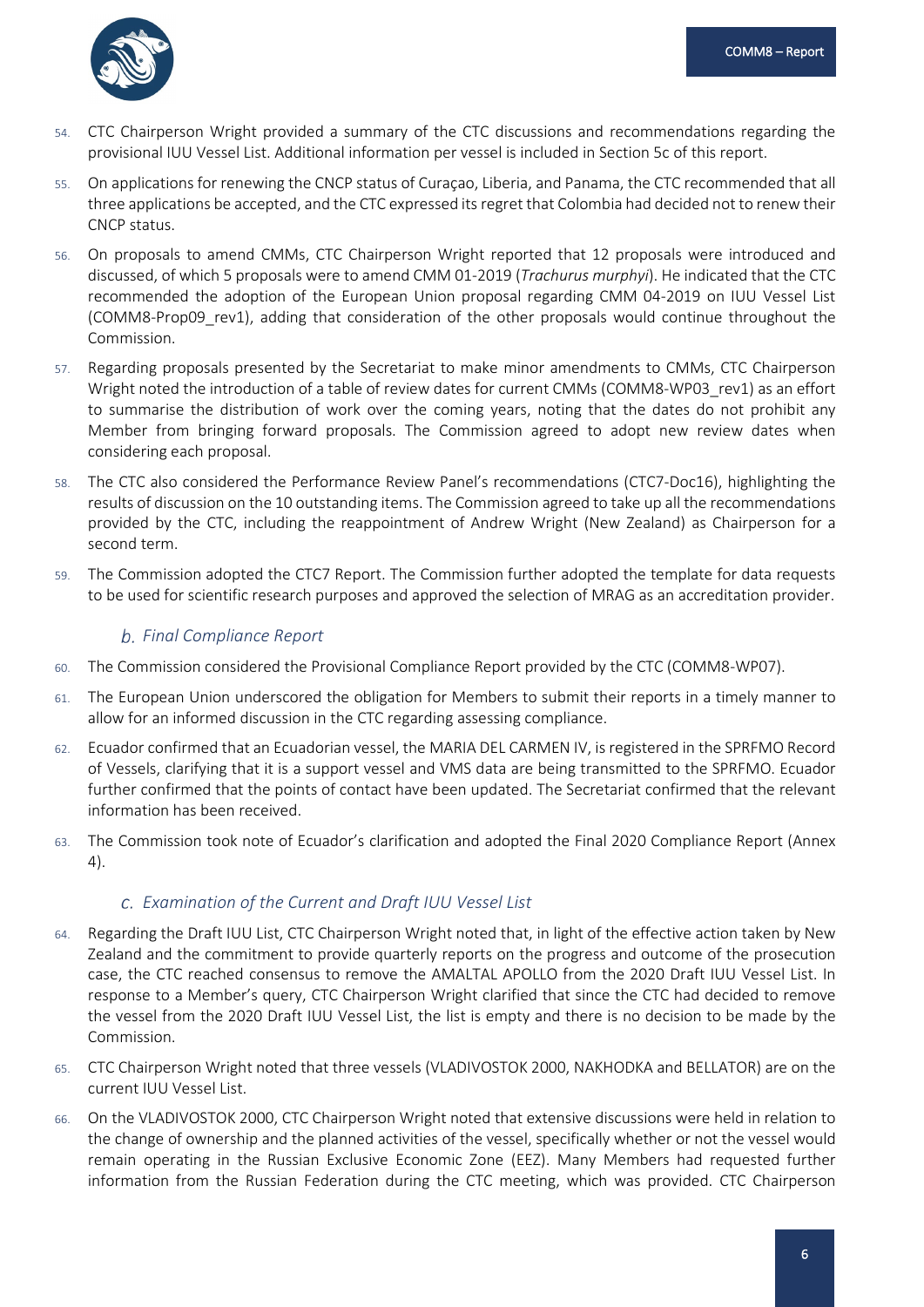

Wright indicated that the CTC had reached consensus, recommending to the Commission that the VLADIVOSTOK 2000 be removed from the IUU Vessel List.

- 67. The Commission adopted the CTC recommendation to remove the vessel VLADIVOSTOK 2000 from the IUU Vessel List.
- 68. Regarding the vessel NAKHODKA, CTC Chairperson Wright summarised the CTC discussions, noting that consensus could not be reached during the meeting, and the CTC recommended that the item be reopened for discussion during the Commission meeting.
- 69. Following discussions, the Commission decided to remove the vessel NAKHODKA from the IUU Vessel List on the basis that it has been satisfied that effective action has been taken by the State.
- 70. On the BELLATOR, CTC Chairperson Wright summarised the request by Angola to delist the vessel and the discussions during the CTC meeting, noting that consensus could not be reached, and the CTC recommended discussions continue during the Commission meeting.
- 71. The Commission noted that the essential information to prove the change of ownership is still lacking, stressing that there is insufficient information for the vessel to be removed from the IUU Vessel List.
- 72. Following discussions, the Commission did not reach consensus for delisting the BELLATOR. Members requested that further communication between the Secretariat and Angola continue, explaining the reasons for the decision and encouraging them to become a Member to the SPRMFO and the Fish Stocks Agreement and further discuss any concerns in line with the CTC recommendation.
- 73. The Commission adopted its 2020 Final IUU List (Annex 5).

#### <span id="page-9-0"></span>*Status of Cooperating non-Contracting Parties (CNCPs)*

74. The Commission reviewed the recommendations made by the CTC and agreed to renew the CNCP status for Liberia, Curaçao and Panama. The 3 CNCPs renewed their commitment to work towards achieving the Commission's objectives. The Commission thanked Panama for its commitment and for the information provided in their action plan (COMM8-WP04). The Commission took note that both Curaçao and Liberia sent letters expressing regret for not being able to attend COMM8. Noting with concern that Colombia had decided not to apply for CNCP status this year, the Commission requested that the Secretariat write to Colombia to encourage to reapply as CNCP.

## <span id="page-9-1"></span>6. Conservation and Management Measures (CMMs)

75. The Commission noted that all CMM-related proposals had been introduced in detail during the CTC deliberations.

#### <span id="page-9-2"></span>*Amendments to current CMMs*

#### *i. CMM 01-2019 Trachurus murphyi (Prop01)*

- 76. The European Union presented the main amendments to the CMM brought forth by its proposal, including: clarifying the legal obligations regarding stock management; increasing the frequency of reporting when a certain level of catches is reached; introducing a system of payback when quotas are overshot; and introducing reporting obligations on the compatibility of measures in waters under national jurisdiction.
- 77. Peru noted with concern that the amendment fails to take into account specific provisions of the Convention, extending the faculties of the Commission to maritime zones that are not the subject of the Convention and affecting the rights of coastal states.
- 78. Chile fully supported the reinforcement of compatibility and cooperation duties in the Convention.
- 79. The United States of America appreciated the effort to increase compatibility of measures being taken by coastal States.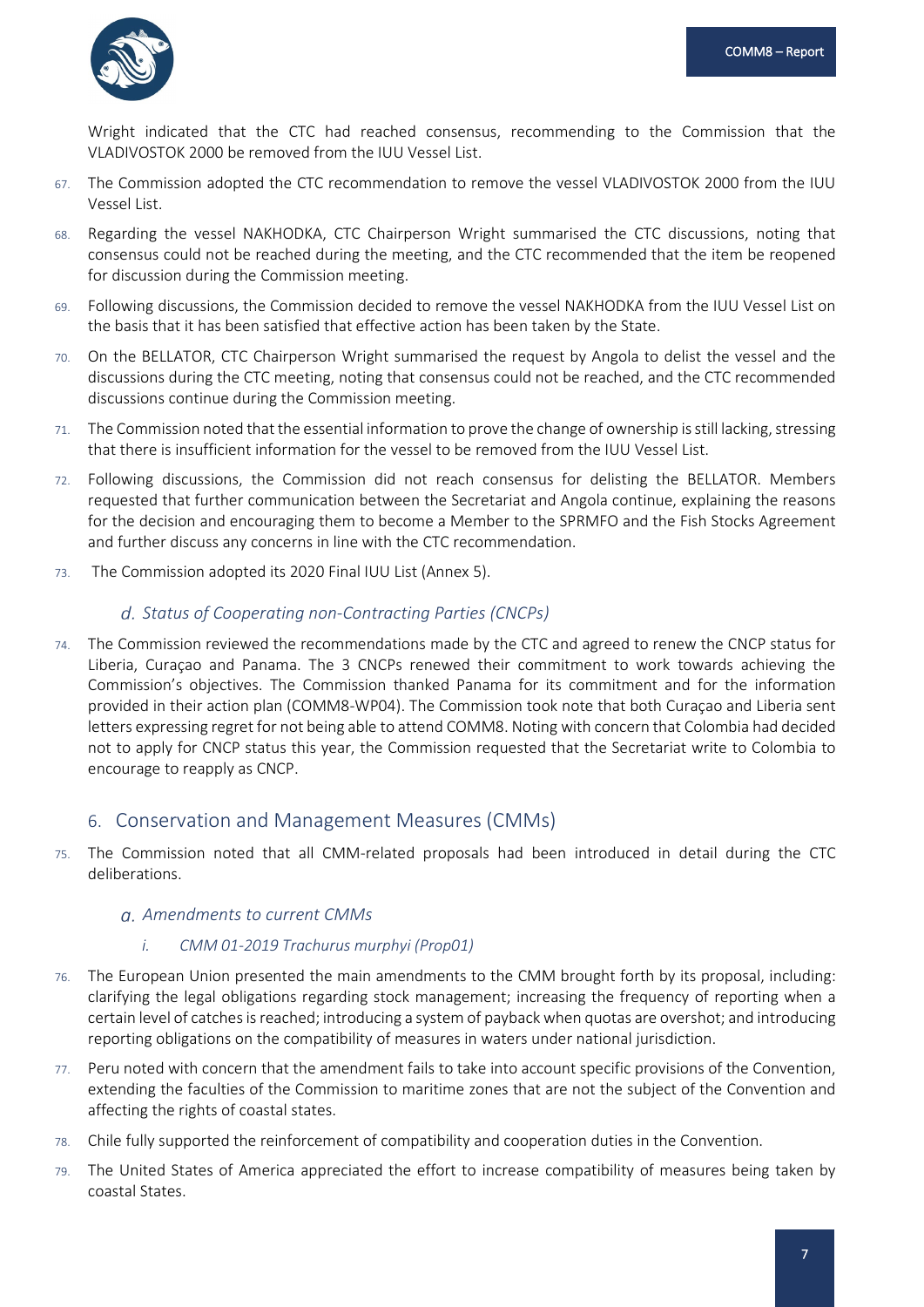

## *ii. CMM 01-2019 Trachurus murphyi (Prop02)*

- 80. Vanuatu introduced its proposal aiming at creating a more flexible system to help avoid the situation where large catches of jack mackerel within areas of national jurisdiction result in the fishery-wide TAC set by the Commission being breached. Recognising that obligations on compatibility under Article 4 of the Convention are mutual, Vanuatu underscored that its proposal aims to find a mutually acceptable, constructive way forward. Vanuatu outlined their suggestion that undercatches of unallocated quotas be carried forward to following years, up to a maximum of 10% of the total catch limit, Vanuatu noted the erratic nature of catches in the Peruvian area of national jurisdiction and that the carry over mechanism proposed would allow the unallocated quota to increase during years of poor catches to be used later by Peru when catches increase, improving the flexibility of the system while not encroaching on the sovereign rights of Peru in the management of jack mackerel in their waters. Vanuatu further emphasised the inclusion of the proposal in the SC Management Strategy Evaluation (MSE) analysis to ensure that there are no sustainability issues.
- 81. Peru noted that the suggestion is technically correct, but needs further biological justification, stressing that the biomass has increased and thus the catch limit can be increased, also urging discussing the existence of two stocks of jack mackerel.
- 82. Noting that in principle they agree with what Vanuatu is trying to achieve, the European Union and Chile expressed concerns regarding risks for the biomass, emphasising the topic's consideration during the SC MSE discussions.
- 83. Korea queried the divergence in the suggested catch limit to the one proposed by the SC.
- 84. Noting that the proposal tries to reach a solution through cooperation, Ecuador expressed concerns of a scientific and technical nature.

#### *iii. CMM 01-2019 Trachurus murphyi (Prop03)*

- 85. Ecuador introduced its proposal that aims to consider the special needs of Ecuador as a developing coastal state and to develop its jack mackerel fishery in the Convention Area. Ecuador highlighted it has decided to give the express consent to open its EEZ in order to ensure the long-term conservation and sustainable management of jack mackerel, in accordance with the objectives of the Convention.
- 86. Ecuador summarised the proposal to assign an additional quota of 11,487 tonnes to Ecuador, reaching a total quota of 12,900 tonnes, by virtue of their special needs as a developing coastal State, their opening of their EEZ and the actual good health conditions of the resource as indicated in the SC7 assessment.
- 87. Many Members welcomed Ecuador's decision to give its express consent to apply CMM 01 to the area under its national jurisdiction. The European Union, with Vanuatu, United States of America and the Faroe Islands acknowledged efforts undertaken by Ecuador to provide economic justification in the proposal, indicating support for the objectives and willingness to work together to support a solution.
- 88. Peru and China expressed interest to better understand the sources for the increased quota to assess which would be most reasonable and sustainable.
- 89. Korea welcomed Ecuador's intention to give its express consent to apply CMM 01 to the area under its national jurisdiction and expressed interest to discuss further in a working group.

#### *iv. CMM 01-2019 Trachurus murphyi (Prop04)*

- 90. Chile introduced its proposal, which includes amendments to the preamble, and in the sections of general provisions, catch management and cooperation in respect of fisheries in adjacent areas under national jurisdiction. Chile's proposal aims to strengthen compatibility of the measures applicable to straddling species, as well as improvements to data collection and reporting to enhance the control of catches. Chile highlighted that, when total catches have reached 70% of the limit, the deadline for delivering catch reports is reduced and the reporting frequency is increased to every 15 days, within 10 days of the end of that period.
- 91. The European Union and Vanuatu fully supported the proposal.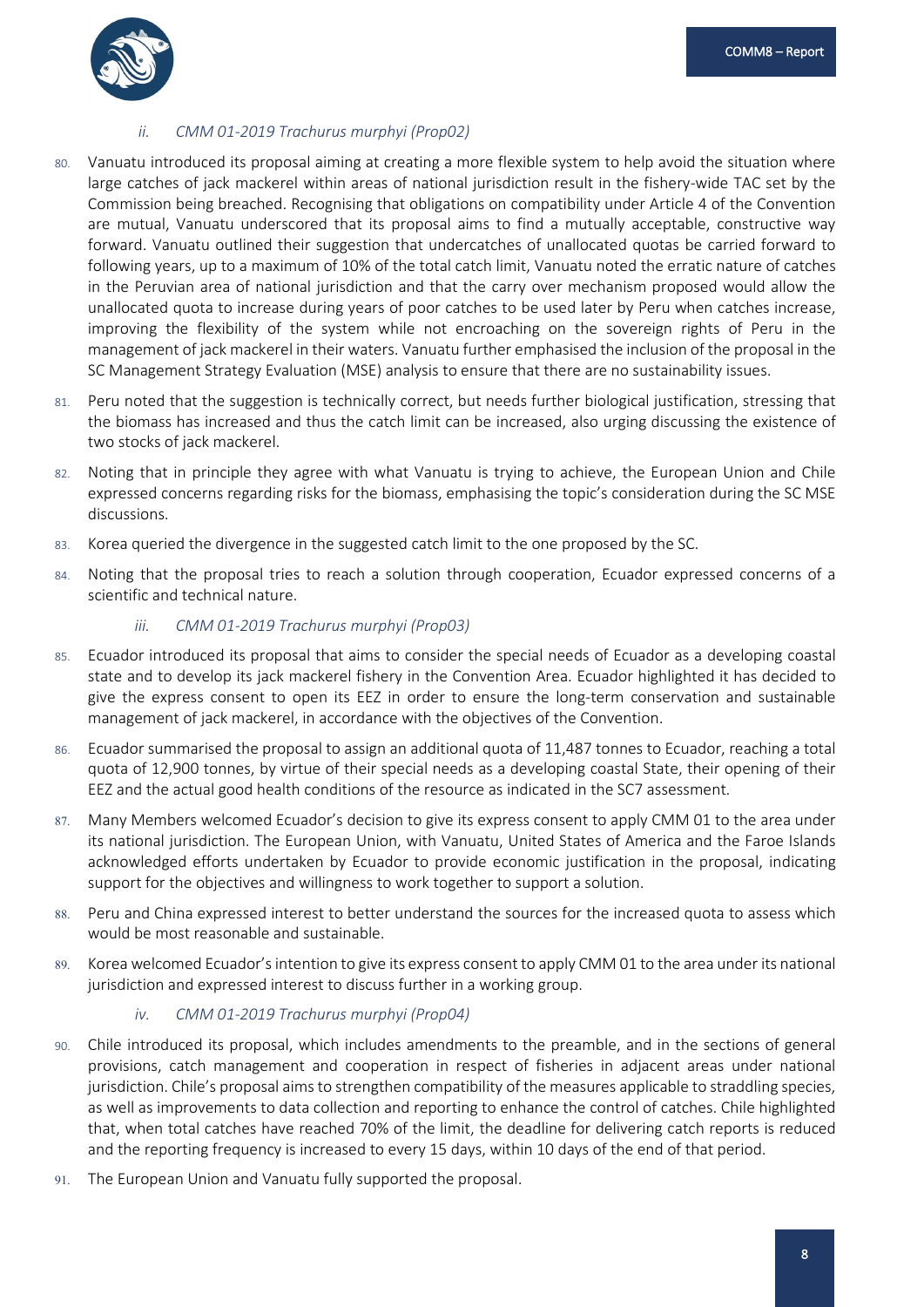

- 92. The Russian Federation noted good ideas contained in the proposal and looked forward to working group discussions.
- 93. Peru disagreed with the proposal based on potential lack of compatibility with measures in national jurisdiction, noting that further explanations on effective and compatible measures for the sustainability of the jack mackerel resource will be shared during a working group.
- 94. Korea offered general support, suggesting consideration of merging with the European Union relevant proposal (COMM8-Prop01).
- 95. Faroe Islands acknowledged potential controversy in both Chile's and the European Union's proposals (COMM8-Prop01) and suggested they could be addressed in the informal setting of a working group.

#### *v. CMM 01-2019 Trachurus murphyi (Prop05)*

- 96. Peru introduced its proposal clarifying the scope of application of the CMM in regard to the distribution of jack mackerel without prejudice to the sovereignty rights that coastal States may exercise in their jurisdictional waters. Peru explained that the proposal is not only an issue of political principles over sovereign rights but is further based on the best available scientific evidence, underscoring that the timing of setting the catch limit nationally differs from that of the Commission, allowing the incorporation of updated scientific information. Peru further emphasised that when setting the catch limit nationally, biomass is not only calculated based on fisheries data and algorithmic estimations, but also includes the results of hydro-acoustic surveys as well as other types of surveys and analysis of fishing mortality and exploitation rates.
- 97. Peru further delivered a technical presentation, focusing on the productive characteristics of the Peruvian Sea, presenting graphs on catches in relation to primary productivity as well as the vulnerability of the Peruvian Sea to environmental conditions. Peru also focused on the decisions taken by the SPRFMO Commission with respect to jack mackerel allocations over time, stressing that historic unjustness on quota allocations should be remedied.
- 98. Chile underscored that they also set catch limits at the national level at a time different than the Commission, however if the Chilean allocation decided by the Commission is inferior to the one adopted by Chile, they fully comply with that decision, pursuant to the provisions of its fisheries legislation.
- 99. Peru responded that Chile has expressed its consent for the Commission to be able to make decisions regarding its jurisdictional waters, which is not the case for Peru.
- 100. The US noted that the SC takes both stock hypotheses into account during its deliberations and its recommendations are agreed by all Members. The US further emphasised that, while sovereign rights should be respected, so should compatibility obligations, pointing to solutions within SPRFMO provisions to address allocation issues.
- 101. China suggested that the five proposals be merged in a single proposal on jack mackerel, noting that when the catch limit is exceeded in a given year, appropriate deductions from next year's allocation should be considered as well as quotas could be transferred if unutilised.
- 102. The European Union stressed the issue of compatibility, noting that the scientific arguments Peru noted have not been discussed in the SC, and emphasising that they want to ensure that the same situation will not resurface next year. The European Union further noted that both stock hypotheses are taken into account when the SC sets the catch limit, adding that relevant, additional concerns by Peru should be addressed during the MSE discussions.
- 103. Peru stressed that a firm position needs to be achieved in relation to the two-stock hypothesis, noting that this is one of the bases and justification for their fisheries management decisions.
- 104. Australia, commenting generally, expressed its strong concern that the limit for jack mackerel had been exceeded in 2019, noting that this affects the credibility of the Organisation and the successes it has had so far in rebuilding this stock. Australia urged Members to find a resolution that aligns with the limit advised by the SC.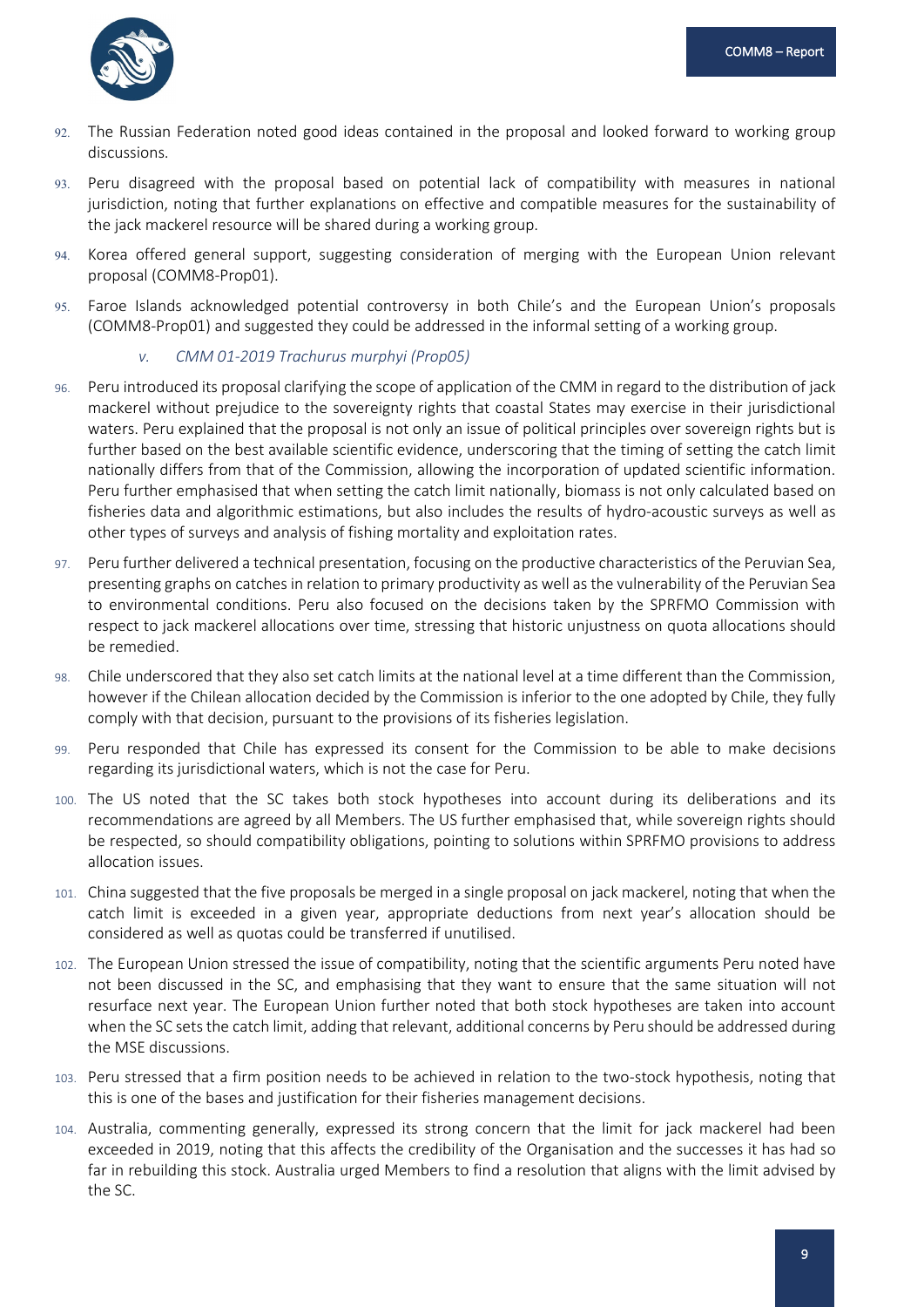

- 105. Vanuatu offered a historic view of the depletion of the jack mackerel stock, and the difficulties caused to the Commission in 2013 in reaching agreement on national catch limits by the large catches taken by Peru in its national waters in 2011 and 2012 when other Members participating in the jack mackerel fishery were exercising severe catch restraint aimed at rebuilding the jack mackerel stock. Peru questioned the cause and responsibility for the depleted resources, indicating that the collapse mentioned by Vanuatu was primarily caused by the large catches exerted on the jack mackerel stock in previous years by other Members. Peru added that the fishing mortality caused by Peruvian catches was minimal compared to the fishing mortality caused by other Members.
- 106. New Zealand noted the importance of implementing the CMM for the effective management of fisheries for jack mackerel throughout the range and the compatibility of CMMs established for fisheries resources that straddle in the Convention Area and areas under national jurisdiction.
- 107. Chairperson Urrutia suggested addressing matters in an informal working group, and proposed Mrs. Victoria Hallum as a friend of the Chairperson to guide the discussions. The Commission agreed to proceed this way. The mandate of the working group was to discuss consequences of the 2019 catches by Peru along with the four proposals regarding jack mackerel in order to bring recommendations to plenary on how to proceed as well as the proposal submitted by Ecuador.

#### *vi. CMM 01-2019 Chairperson's proposal on jack mackerel*

- 108. Chairperson Urrutia introduced COMM8-WP22, incorporating some of the substantive elements from proposals by the European Union, Vanuatu, Ecuador, Chile, Peru as well as outcomes from working group discussions on jack mackerel as reported in COMM8-WP25 into one single Chairperson's proposal.
- 109. Members discussed and offered amendments on sections referring to: cooperation in respect of fisheries in adjacent areas under national jurisdiction; catch management; and data collection and reporting.
- 110. In text related to catch management, Peru proposed that the Executive Secretary inform Members and CNCPs when catches have reached 70% of an amount, rather than limits set.
- 111. In text related to data collection and reporting, Peru proposed revisions to clarify that when total catches have reached 70% of the amount, the Members and CNCPs agree to increase frequency of reporting. Responding to a question by Korea, Peru explained that these changes aim to avoid future confusion and maintain accordance with the Convention.
- 112. Chairperson Urrutia introduced the proposal for catch management for Ecuador as contained in COMM8- WP22, explaining that 4,514 tonnes was calculated bearing in mind the inclusion of Ecuador's national jurisdiction waters to the Convention Area, as half of the difference of the 2019-20 increase of the unallocated part of the measure that increased from 2019 to 2020. Vanuatu noted that the total catch in paragraph 5 of this proposal should be adjusted upwards by the 4,514 tonnes.
- 113. Members exchanged opinions regarding the new proposal.
- 114. Ecuador noted the lowered amount and requested referencing the proposal by Vanuatu to account for catch history.
- 115. The United States of America, supported by Australia, Faroe Islands, and Cook Islands noted that table 1 recognises only the High Seas allocation for Ecuador, and not the inclusion of their EEZ, which would increase the total sum for their allocated amount. These Members considered that it was appropriate for table 1 to reflect Ecuador's full allocation as occurred with the other coastal State that had given its express consent.
- 116. The European Union, associating with comments by the United States of America, expressed support for the proposal previously made by Vanuatu, and suggested that it be the basis for further deliberations.
- 117. Australia and Cook Islands emphasised that it would be appropriate for Ecuador to receive a higher allocation given the significance of their steps to include their EEZ within the scope of the CMM.
- 118. Faroe Islands, with the Russian Federation, supported the new proposal prepared by Chairperson Urrutia, expressing skepticism for the proposal provided by Vanuatu as possibly preempting forthcoming joint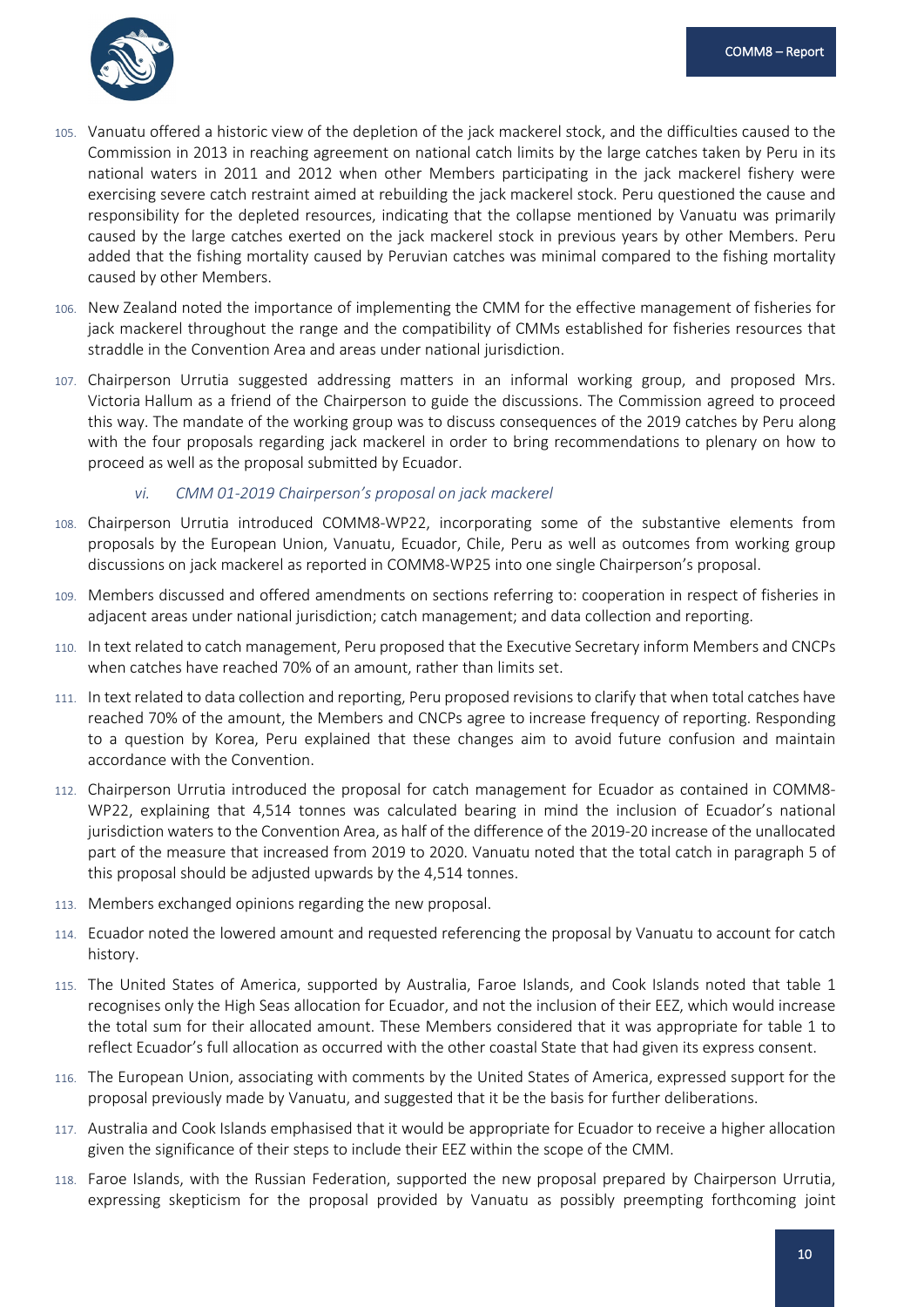

allocation discussions planned for 2022. In addition, Faroe Islands, with Korea, proposed that the SC consider the possibility to include a mechanism for members with small quotas – defined as being under 10,000 tonnes or under 2% in table 2 to have the option of accumulating quota between 2 years. In other words, carrying forward their entire quota to the following year in order to have a level of tonnage that can help make fisheries operations actually viable in the second year. It would be a condition in such a mechanism that quota accumulated in this way must be fished and not be transferred.

- 119. Faroe Islands noted that it would work with Korea to pursue scientific feedback from the SC on the idea of such a mechanism, with the view to bringing a proposal to the next Commission meeting.
- 120. Chile and Peru queried what will happen next year given this allocation is considered extraordinary.
- 121. Ecuador emphasised the importance of knowing the allocation basis, pointing to the proposal by Vanuatu, and stressing that a real, substantive solution is needed and can only be provided by the Commission.
- 122. Australia, supported by many Members, noted that there was no textual hierarchy in Article 21 (1) of the Convention and no single sub-criteria took precedence over any other.
- 123. Vanuatu noted that many Members seem to agree that the unallocated portion is the right place from which to derive the suggested Ecuadorian quota, noting that a consequence of the Ecuadorian decision to allow its zone to be subject to the CMM is that in effect it loses access to the unallocated quota and would from now on require a quota allocated by the Commission to catch jack mackerel both inside and outside its EEZ. Vanuatu emphasised the importance of the choice of catch history years having a logical and relevant basis. Vanuatu stated that the 2009-2016 period corresponds to the beginning of catch limits of jack mackerel under the interim measures and to the final year of catch data used to develop the current five-year allocation agreement. Vanuatu noted that while different historic catch years can be used and produce different outcomes, the proposal is anchored to important and relevant dates in the history of the management of the jack mackerel fishery.
- 124. The European Union reiterated that Ecuador has done everything they have been asked to do, suggesting going back to the Vanuatu proposal as a reference point for further discussion.
- 125. Peru made a presentation on historical catches, stressing that in the choice of years in Vanuatu's proposal there are two key years, 2010 and 2011, that had exceptionally high catches in both Ecuador and Peru. Peru emphasised that since 2002, they have established a strict regulation stating that jack mackerel can only be used for direct human consumption, thus lowering catch levels, contrary to Ecuador, therefore taking 2010 as a basis for Vanuatu percentage calculations was unfair and other later years should be used for this calculation. Peru further noted that the first CMM for jack mackerel was adopted when the Commission started its work in 2013, and the current CMM on jack mackerel was drafted in 2017, the negotiation for this 2017 CMM had been difficult and were based on the general conditions are reflected in the catches and percentages corresponding to those years. Peru emphasised that it would be completely unfair and inconsistent to take now a broader range of years than what we did in 2017, noting that both Vanuatu's proposal and the compromise solution proposed by the Chairperson are unbalanced. Peru suggested that if the Commission want to increase Ecuador's allocation, each Member should be equally affected, proposing that 0.66% of the total allocation of each Member be transferred to Ecuador.
- 126. Vanuatu, with the United States of America, introduced changes to mirror their previous proposal, including: adjusting the total catch of jack mackerel in paragraph 5 of CMM 01 to 618,001 tonnes; removing reference to the High Seas for Ecuador in table 1 and replacing the quota with 8,594 tonnes, and changing percentage for Ecuador to 1.2638% in table 2. Vanuatu clarified that the amount of quota is derived from the unallocated quota alone.
- 127. Following discussions, many Members, noted their support for the proposal tabled by Vanuatu. Peru opposed the proposal, noting it is unfair and unfounded.
- 128. The European Union requested the footnote to table 2 be factual, indicating that the percentages apply 2018- 2022 inclusively as amended in 2020, and, with Chile and Cuba, agreed with the proposal.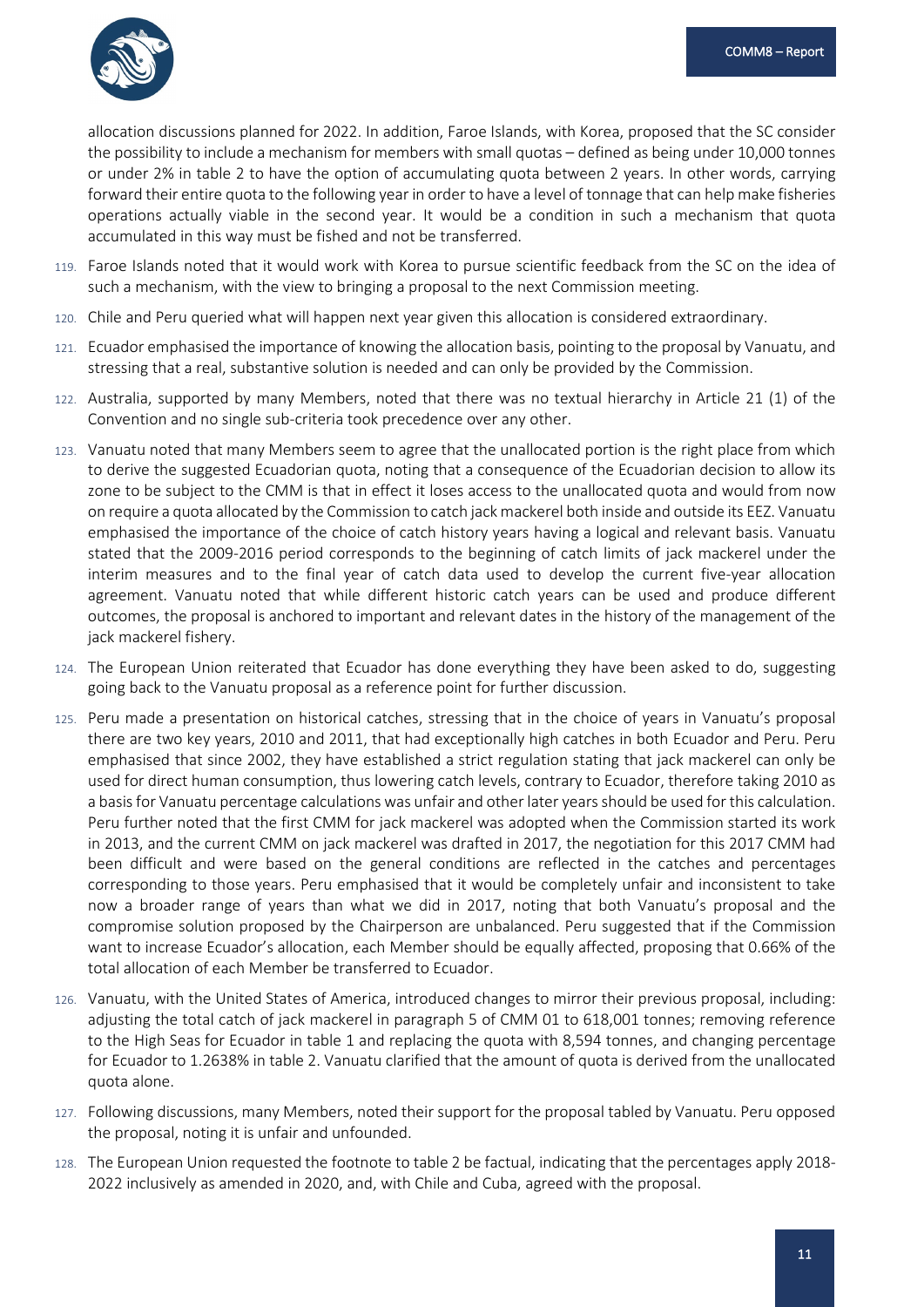

- 129. Peru opposed the proposal by Vanuatu, noting that they agree and support the increased quota for Ecuador, but oppose the source for the allocation. Peru reiterated that the allocation is unfair and unfounded.
- 130. Chairperson Urrutia referred to Article 16 (decision making), noting that all efforts to reach a decision by consensus have been exhausted and reminding Members that, on questions of substance, decisions shall be taken by a ¾ majority of the Members of the Commission casting affirmative or negative votes.
- 131. Chairperson Urrutia called on Members to express their votes. 13 Members cast a positive vote, 1 Member cast a negative vote and 1 abstained.
- 132. Peru requested that their opposition is noted in the meeting's report, reiterating that the way this decision is taken is not equitable, expressing their concern about the allocation of an extraordinary quota, and reserving their right to further express their objection at the right time and place in the future. Peru also announced that it would make a statement on this respect.
- 133. The Commission adopted the proposal to amend CMM 01-2019 (Annex 7a).

## *vii. CMM 02-2018 Data Standards (Prop06)*

- 134. New Zealand introduced its proposal to update the data standards CMM to reflect changes in other CMMs in recent years and clarify data collection and reporting requirements, including submission of Annual Reports to the SC. New Zealand highlighted the inclusion of suggestions from the working group in the revised proposal (COMM8-Prop06\_rev3), such as reflecting the updated observer CMM, adding a review clause to update the CMM regularly, adding information regarding the measurement of squid, and noted that additional changes were not able to be made because they would require significant changes to the SPRFMO database.
- 135. Korea registered its concern regarding a provision that data should be collected regarding FAO species code and estimated live weight of catch retained on board for all species caught by the fishing event, including target, bycatch and species of concern. Korea expressed concern regarding the practicability of the requirement as well as regarding the reliability of the information to be collected by fishers. Korea added that it hopes that it would have a chance to review the particular requirements in the near future.
- 136. Following discussions, New Zealand introduced the revised proposal (COMM8-Prop06\_rev4).
- 137. China proposed text to reference the maximum operating depth in annex 4 on standards for squid jigging fishing activity data.
- 138. Following discussions, New Zealand introduced a revised proposal (COMM8-Prop06\_rev5).
- 139. The Commission adopted the proposal to amend CMM 02-2018 (Annex 7b).

## *viii. CMM 03-2019 Bottom Fishing (Prop07)*

- 140. The European Union introduced its proposal to make the bottom fishing framework more precautionary for the protection of Vulnerable Marine Ecosystems (VMEs) and to improve data collection (COMM8- Prop07\_rev1). In particular, the proposal amends the weight thresholds for triggering the VME encounter protocol in any one tow for a single VME indicator taxa and raises the minimum observer coverage level for bottom line gear to at least 30% of hooks set.
- 141. New Zealand noted that the European Union proposed workshop to look at spatial management approaches has been included in costs and planning for the SC8 in New Zealand.
- 142. On the potential uncertainty of the level of protection currently afforded by existing management measures, in light of the different results from scientific models presented by Australia and New Zealand, Members raised the importance of using a precautionary approach.
- 143. SC Chairperson Ianelli identified the challenge to objectively measure the level of precaution and accompanying benefits.
- 144. New Zealand noted that SC's suggestion that any adjustment to the management approach should consider a broad suite of scientific management, regulatory, and economic aspects, and a need for some sort of analysis on conservation gains and costs associated with time and resources.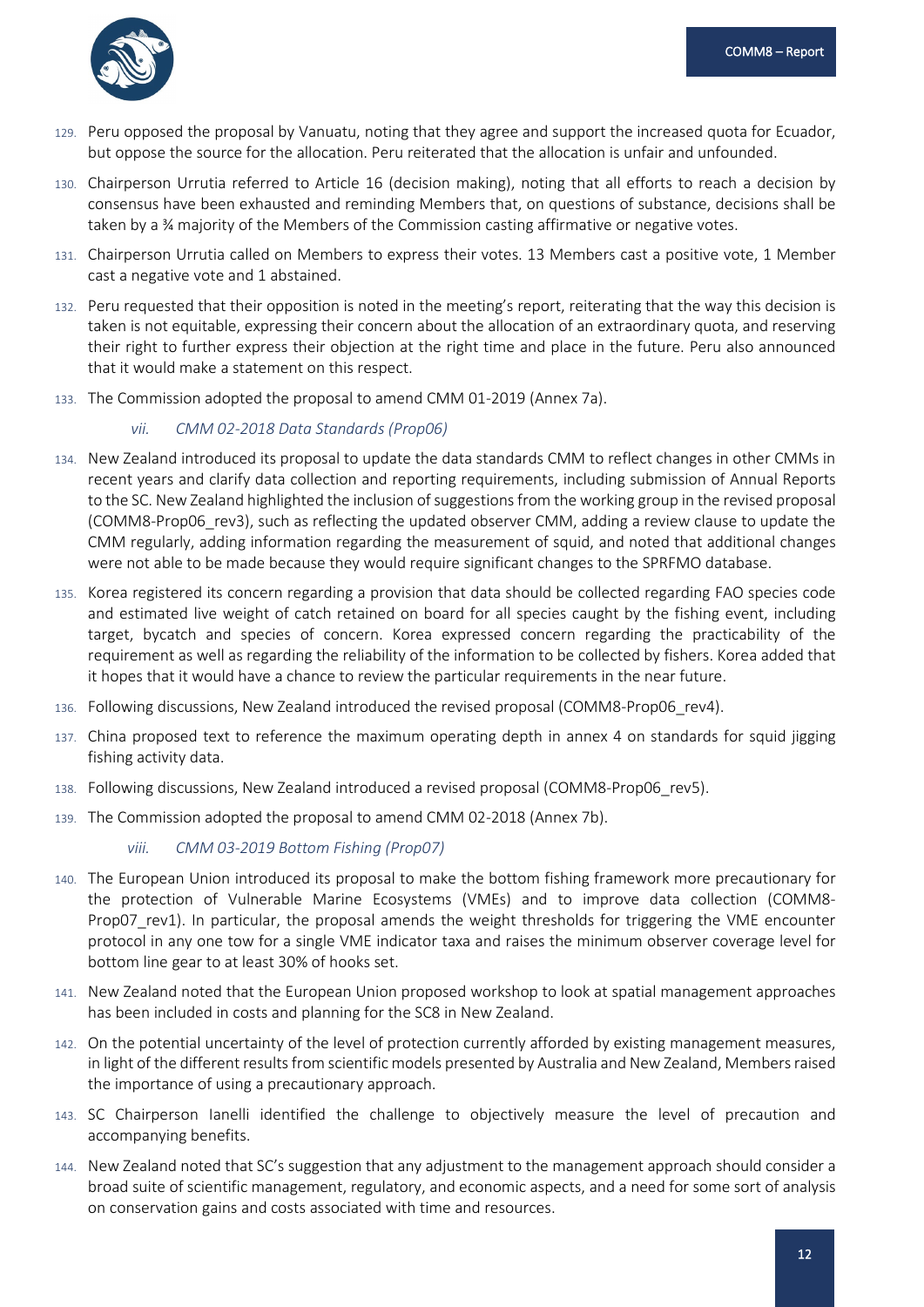

- 145. The Deep Sea Conservation Coalition stressed that the Commission should take a precautionary approach to respond to SC7 recommendation to adjust thresholds, asking whether the European Union proposal could achieve this.
- 146. The European Union, supported by the United States of America and Australia, urged Members to take actions to afford the right level of protection to prevent significant adverse impacts on VMEs, and to take a precautionary approach where there is scientific uncertainty, noting that lowering the VME indicator taxa thresholds would help to achieve this.
- 147. The High Seas Fishing Group urged Members to consider the socio-economic impact on people's livelihoods of increasing limits and closing areas for fishing.
- 148. Australia noted that a closed area is not analogous to a protected area, and the two terms could not be used interchangeably. Australia further noted that scientific analysis was ongoing.
- 149. Following discussions, the European Union introduced an amended proposal Rev1 setting the weight threshold for stony corals at 60 kg.
- 150. Australia thanked the European Union for their willingness to work with the participants in the fishery and appreciated the objectives the European Union was trying to achieve. Australia noted that while it could go along with the proposal to reduce VME indicator thresholds, it was not in a position to support increasing human observer coverage, noting that this is an issue of data collection better addressed through the bottom fishing impact assessment process that would occur in 2021. Australia stated it would be prepared to review observer coverage levels based on the outputs of that process and was fully willing to work with the European Union and others on the impact assessment process leading up to the SC.
- 151. Vanuatu expressed discomfort about the reduction in the weight threshold for stony coral, considering it premature ahead of results of current research on New Zealand and further SC discussions on the issue that would better inform the Commission on this matter.
- 152. The Cook Islands considered that any adjustment to the management approach should consider a broad suite of scientific management regulatory and economic aspects as noted by the SC, and ideally any adjustment to the thresholds should be made next year informed by the work the SC will be undertaking this year. However, it proposed that the threshold for stony coral increases to 80 kg in the interim.
- 153. The United States of America supported the precautionary approach assumed in the revised proposal, noting that the role of the Commission is to balance risk with information available to avoid significant adverse impacts on VMEs.
- 154. The High Seas Group viewed the current thresholds expressed in the CMM 03-2019 as hyper-precautionary and out of step with thresholds set in other RFMOs, urging Members to consider the risk of job loss by increasing thresholds, thus compromising the purpose of the Convention as expressed in Article 2 to ensure the long-term conservation and sustainable use of the fishery. The HSFG statement is available as Annex 11d.
- 155. The Deep Sea Conservation Coalition expressed the view that, while uncertainty exists, it is important to mitigate risk, recalling that the weight threshold only represents what is brought up by net and not the full impact under the surface, expressing hope that in the review in 2021, the precautionary approach is further enhanced.
- 156. The European Union proposed to maintain the current observer coverage minimum level for bottom line gear and that the Commission review the appropriateness of that level in 2021 taking into account the bottom fishing impact assessment and the related SC advice and recommendation.
- 157. Vanuatu remained concerned about the change in threshold for stony coral and requested time for further informal deliberations.
- 158. Following further discussions, the European Union proposed to set the weight threshold for stony corals to 80 kg, and to maintain the minimum level of observer coverage for bottom line gear at a minimum of 10%. The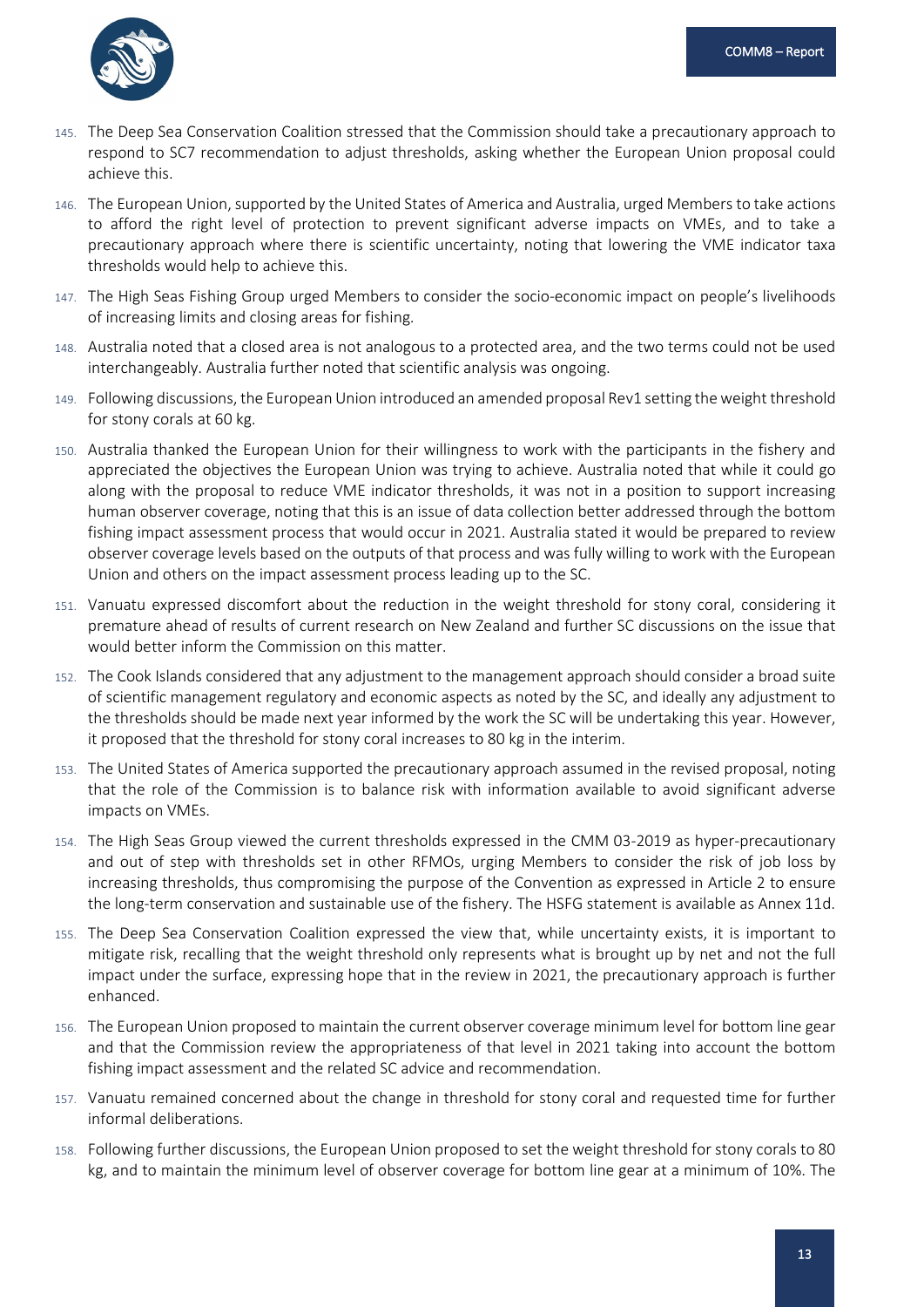

European Union further noted that the Commission shall review the appropriateness of the minimum observer coverage at its annual meeting in 2021.

- 159. Vanuatu and New Zealand expressed concerns regarding potential negative impact on the fishing industry, noting lack of clarity in the relevant scientific discussion and forthcoming scientific research that will inform the discussion. Vanuatu and New Zealand requested taking note of their concerns, noting that they will not block consensus but would expect the stony coral weight also be reviewed in the full review of the measure.
- 160. The Commission adopted the proposal to amend the CMM (Annex 7c).

*ix. CMM 03a-2019 Deepwater species (Prop08)*

- 161. New Zealand introduced its joint proposal with Australia to revise the orange roughy catch limits based on recommendations from the SC and enable improved implementation and management of the adopted catch limits for orange roughy (COMM8-Prop08 rev2). New Zealand noted that, following discussions in the CTC meeting, comments and feedback have been received from Members and observers, and taken into account.
- 162. The Deep Sea Conservation Coalition reiterated its concerns relating to the absence of a limit to which the catch can be exceeded as well as regarding carry-forward provisions.
- 163. New Zealand responded that the DSCC concerns have been taken into account, noting that any overcatch is deducted from the Member's catch limit for the next year, emphasising that the impact on biomass will be negligible, and assuring that reviewing the measure allows to take into account changes in the biomass or other modifications.
- 164. Australia noted its strong interest in maintaining a sustainable fishery, explaining how the system will work regarding overcatches and providing assurances that through the reporting system and other measures in place, the scenario of significantly overshooting the catch limit is highly unlikely.
- 165. Following discussions, New Zealand introduced an amended version of its joint proposal with Australia (COMM8-Prop08\_rev3), drawing attention to: an amendment to specify actions that Members and CNCPs shall take when they reach 70% of their catch limit; specifications on how this will work in practice; an addition regarding Members and CNCPs notifying the Secretariat as soon as practicable, of the catch limit being reached; and editorial amendments.
- 166. Following discussions, New Zealand introduced an amendment to the text to clarify that no tows will begin after the catch limit is reached.
- 167. Following further discussions, New Zealand presented a revised proposal (COMM8-Prop08\_Rev4), including all comments and suggestions.
- 168. The Commission adopted the proposal to amend the CMM 03a-2019 (Annex 7d).

#### *x. CMM 04-2019 IUU Vessel List (Prop09)*

- 169. The European Union, indicating that the proposal (COMM8-Prop09\_rev1) had been discussed in the CTC meeting and was recommended for adoption, clarified that the initial intention was to adopt a system for cross-listing of IUU Vessels that unfortunately could not reach consensus. The European Union explained that the only substantial change in the CMM refers to broaden the information that require updating regarding IUU Vessels that currently are limited to the name of the vessel and the International Radio Call Sign.
- 170. The United States of America expressed disappointment that discussions on cross-listing had not produced tangible results, noting that paragraph 16 of the current measure regarding non-discriminatory actions, signifies that cross-listing is required.
- 171. Chairperson Urrutia emphasised that a more open, clarifying discussion on cross-listing at some point in the future would be beneficial for the Organisation.
- 172. Korea noted its support on the idea of cross-listing in general, expressing concerns about conveying decisions on de-listing of vessels across different organisations in a timely manner.
- 173. The Commission accepted the CTC recommendation to amend CMM 04-2019 (Annex 7e).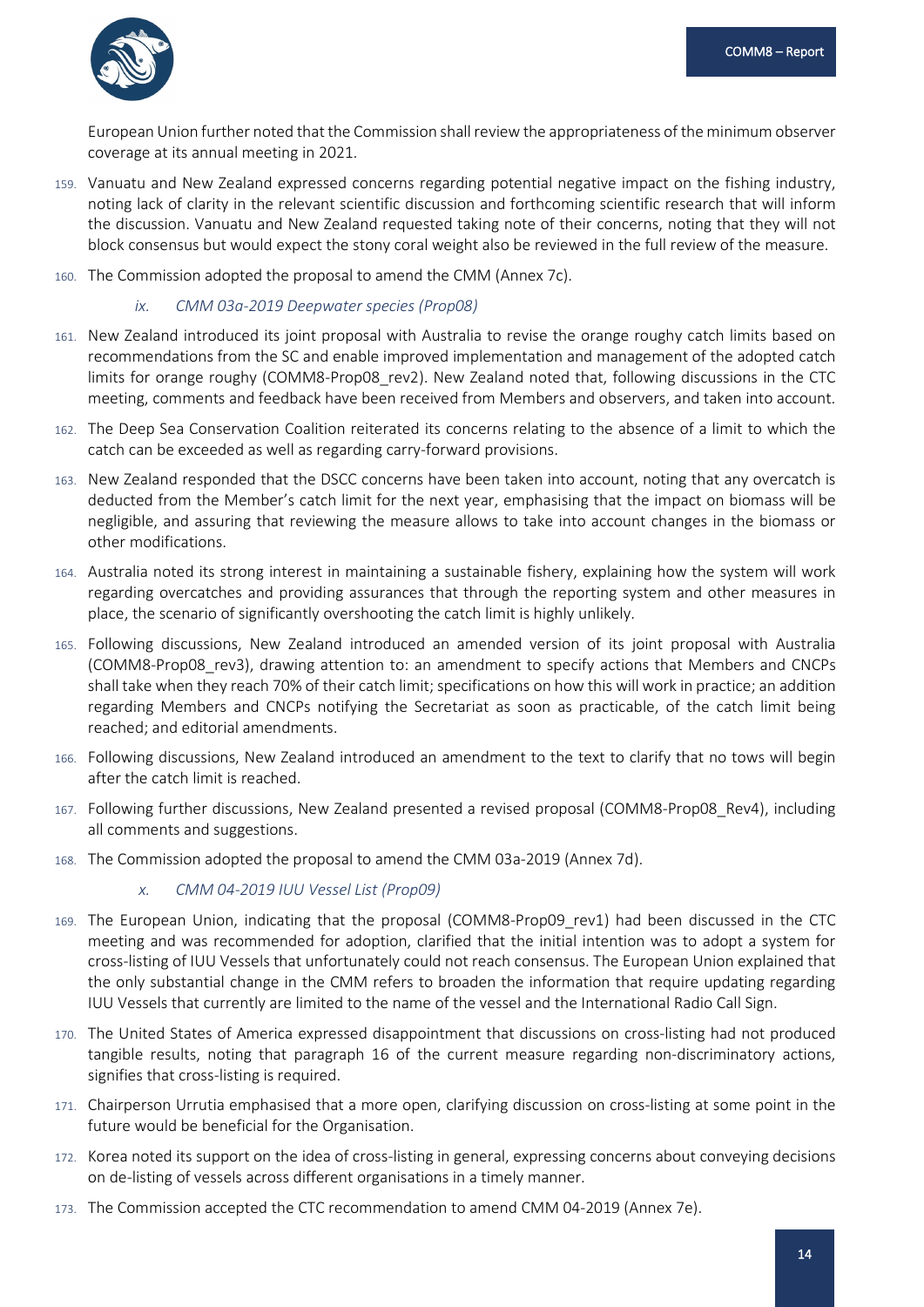

## *xi. CMM 05-2019 Record of Vessels (Prop10)*

- 174. Peru noted that its proposal to exempt artisanal and small-scale fishing vessels that could be affected by being included in the Register of Vessels authorised to fish in the Convention Area, is still under consideration by Members.
- 175. Chile and the European Union noted difficulties in accepting the proposal in its current form. The European Union suggested that there may be other ways to achieve a similar result, recommending a change of focus in the proposal.
- 176. Peru said that they have difficulties incorporating some of the suggestions received by Members in the proposal, requesting more time for further deliberations.
- 177. Chairperson Urrutia emphasised that this is an important proposal with potential implications for future compliance and the SPRFMO's capacity to implement its current legal framework, encouraging all Members to engage with Peru and interested Members in the discussions.
- 178. Following discussions, Peru stressed that the artisanal vessels going beyond 200 nautical miles are all small vessels, smaller than 32 cubic metres hold capacity, with 60% of them being smaller than 15 metres in length and less than 10 cubic metres hold capacity. Stressing that 90 of these small artisanal jigger vessels have the equivalent fishing power of one industrial vessel, Peru further emphasised that a process of formalisation is ongoing at the national level, noting that some of the vessels lack registration number and/or fishing licenses. Peru proposed to Members the commencement of a training programme for artisanal fishers to inform them regarding their SPRFMO-related obligations when fishing in the Convention Area. Peru informed that the training programme can be developed during 2020 so in January 2021 a Register of artisanal vessels can be implemented and the information submitted to the Commission, noting that some of the requirements may not be physically applicable given the size of the artisanal vessels.
- 179. Peru withdrew the proposal.

#### *xii. CMM 11-2015 Boarding & Inspection (Prop11)*

- 180. The United States of America introduced and provided an update of its proposal to implement specific measures to govern high seas boarding and inspection of fishing vessels in the Convention Area, in accordance with Article 27 of the Convention. The proposal takes into account comments received on previous similar proposals submitted at COMM6 and COMM7.
- 181. The United States of America noted that there are several changes to last year's proposal as that draft contained bracketed and mutually exclusive text. The United States of America further acknowledged that the text is both complex and sensitive, expressing its flexibility and commitment for further work to reach consensus. The United States of America requested time for an informal working group to discuss the text in greater detail.
- 182. Following an informal working group session and discussions on the margins, the United States of America introduced a revised proposal (COMM8-Prop11\_rev1), highlighting the significant progress made, with Members supporting the vast majority of the text. The United States of America noted several attempts to address China's concerns through edits and further explanation of the text. The United States of America highlighted the few remaining issues where there is not yet consensus, particularly paragraph 6 related to fishing entities and the use of force language.
- 183. Following further discussions, the United States of America noted that, despite all the constructive input and engagement, consensus could not be reached as one delegation still has concerns with the text. The United States of America respected that the participation constraints in this Commission meeting precluded further progress but expected delegations to then be prepared to support adoption at the next meeting. The United States of America expressed concerns that China introduced new positions that had not been raised in previous meetings and that would be inconsistent with the SPRFMO interim boarding and inspection measure, the UN Fish Stocks Agreement and other RFMOs measures.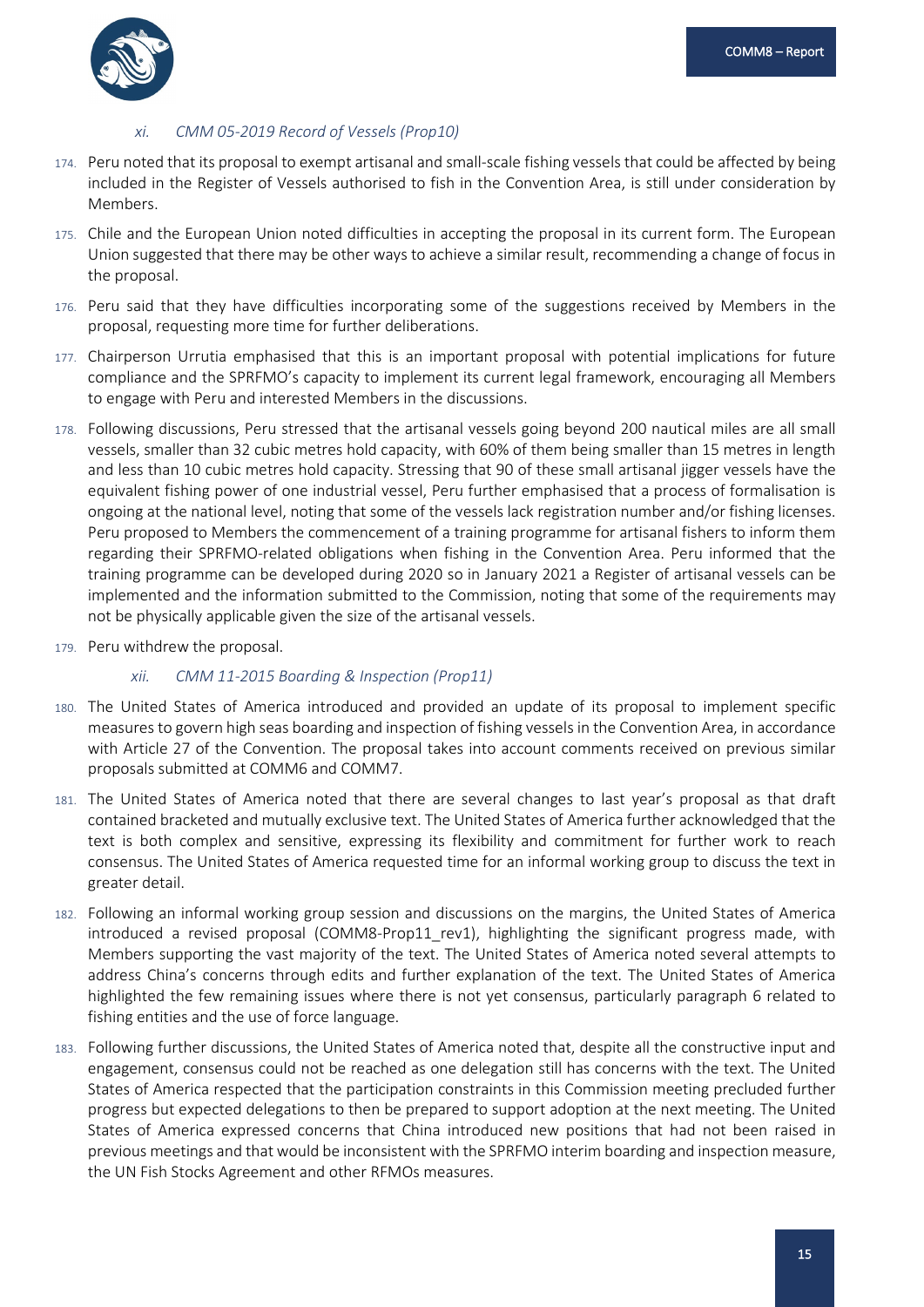

- 184. Regarding future steps, the United States of America noted that the interim boarding and inspection measure is in place, encouraging all Members to think how to operationalise it over the course of this year, and requesting the Chairperson's support for further intersessional work.
- 185. The European Union, Chile, Australia and New Zealand supported the proposal, thanked the United States of America for its commitment and hard work, sharing its concerns that China could not accept the proposal and expressing hope that consensus can be reached next year.
- 186. The United States of America withdrew the proposal.

#### *xiii. CMM 12-2018 Transhipment (Prop12)*

- 187. The European Union introduced its revised proposal to clarify the applicability of the transhipment provisions to the main species managed by SPRFMO (COMM8-Prop12 rev5).
- 188. The European Union noted the changes to the deadline of transmission of observer transhipment logsheets as no later than 15 days from debarkation of the observer, or in the case of the jumbo flying squid no later than 30 days with a footnote for exceptional circumstances requiring notification to the Executive Secretary.
- 189. Following further discussions, the Commission adopted the proposal to amend the CMM (Annex 7h)

#### *xiv. CMM 14b-2019 -Exploratory Potting Fisheries (WP02)*

- 190. Cook Islands presented a revised version of its proposal (COMM8-WP02\_rev3) following work on the margins of the CTC and Commission meetings.
- 191. The Commission adopted the proposal (Annex 7j).

#### <span id="page-18-0"></span>*New CMMs*

- *i. CMM for Exploratory fishing for Patagonian Toothfish (Prop13)*
- 192. Chile presented its proposal to provide for exploratory bottom longline fishing for toothfish in the Convention Area for the purpose of obtaining scientific data regarding bathymetry of the fishable area, characterisation of toothfish in the area, tagging of toothfish for stock linkage and life history studies, information for further genetic studies, information of bycatch and other associated or dependent species, and occurrence information on marine mammals, seabirds, turtles, sharks and other species of concern.
- 193. Chile noted that a revised version of its proposal (COMM8-Prop13\_rev2) had been circulated, addressing Members' comments.
- 194. The Commission adopted the CMM on Exploratory Toothfish fishing by Chile (Annex 7k).

#### *ii. CMM for Effort limitation on squid (Prop14)*

- 195. Following the submission of the proposal during the CTC meeting and discussions with Members on the margins, the European Union introduced a revised version of the proposal (COMM8-Prop14 rev5).
- 196. New Zealand expressed support for the implementation of a management measure for squid, noting the recommendation of the performance review, and also the urgent need to ensure that robust information is available on potential interactions of this fishery with seabirds, particularly the endangered Antipodean albatross.
- 197. The United States of America noted general support, despite the view that the current proposal falls short of the recommendations made by the Performance Review. The United States of America proposed adding a clear metric for the 5 full time at sea observers by adding in parentheses the equivalent 1,825 days at sea.
- 198. China queried the number of days cited, and reserved its position.
- 199. Korea suggested that, in the spirit of compromise, the review date could be moved up for consideration by the SC in 2021 and the Commission in 2022.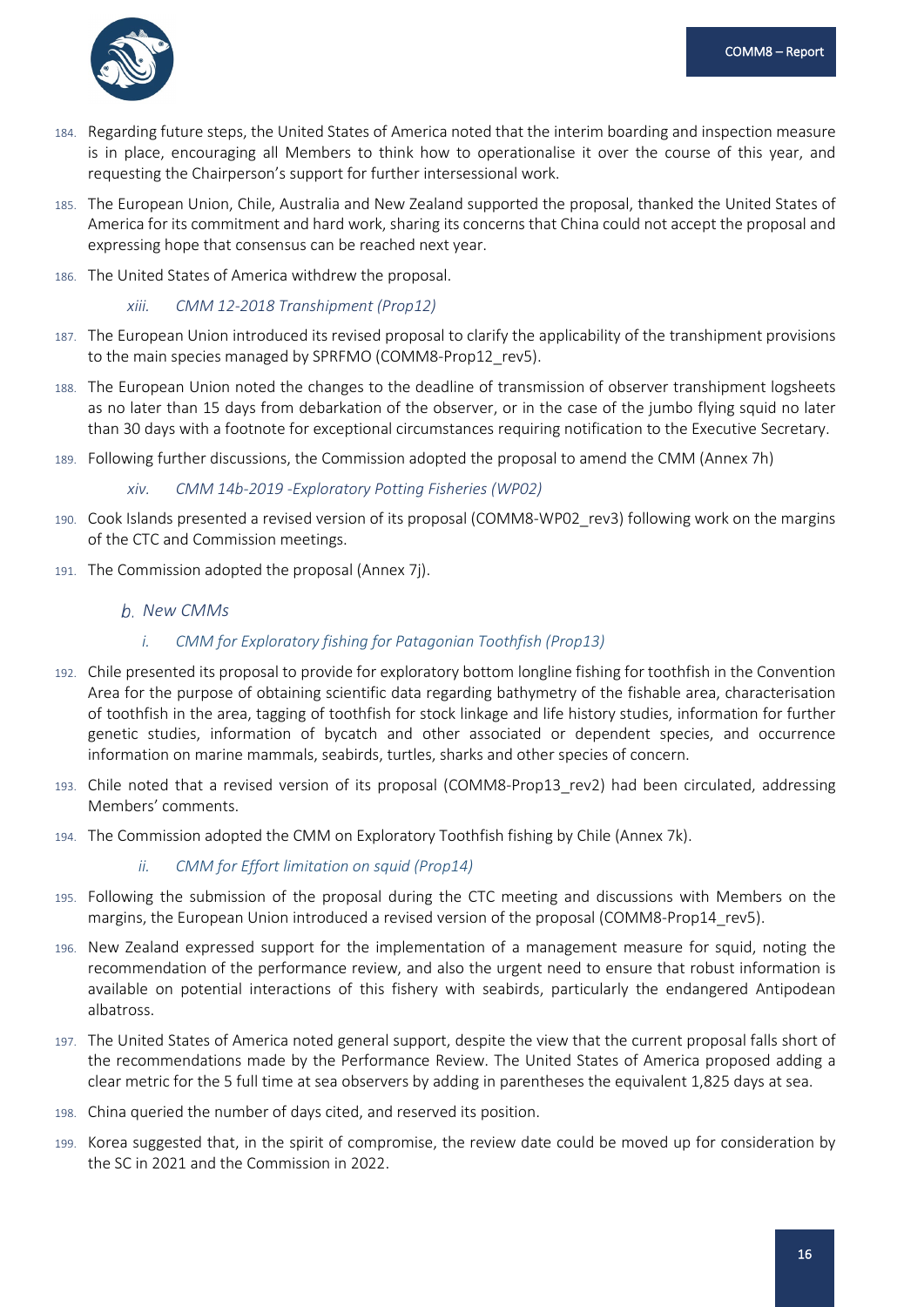

- 200. The European Union urged all Members to be flexible to adopt some measure to manage squid, adding that it would be possible to continue to improve over time.
- 201. Chairperson Urrutia, echoed by Australia and Chile, underscored the importance of meaningful management in the squid fishery and called on Members to work together to find an adoptable measure.
- 202. Following discussions, the European Union proposed to clarify observer coverage, as follows: "Members and CNCPs participating in the jumbo flying squid fishery shall ensure a minimum coverage of 5 full time at sea observers or 5% of fishing days for vessels flying their flag and ensure that such observers collect and report data as described in CMM 02-2018 (Data Standards)". The European Union also proposed that the SC review the minimum observer coverage, including in relation to the specificities of different fleet segments, at the latest at its 2023 meetings and provide advice to the Commission.
- 203. The United States of America noted that, notwithstanding its concern that the amendment is not going as far as appropriate, it supports its adoption.
- 204. Peru highlighted Article 19 of the Convention (recognition of the special requirements of developing States), requesting additional time to consider the issue.
- 205. Noting general agreement among Members and the participation constraints of some Members, Korea noted that they will not block consensus, but requested their concern on the two options for observer coverage not being appropriate in terms of fairness and effectiveness be recorded in the meeting's report.
- 206. The Russian Federation supported the proposal, stressing the importance of adopting this CMM at this Commission's meeting.
- 207. Peru emphasised that while they share the same objective as other delegations regarding the CMM, they also have an obligation to attend to the aspirations of their national fishers, both artisanal and industrial.
- 208. CALAMASUR underscored that the issue is of great concern within the fishing world, reminding Members of the submission of their relevant proposal and the suggestion to hold a workshop, and emphasising that the measure centralises all the necessary actions to be taken by Members and CNCPs for an ordered management of the jumbo flying squid fishery.
- 209. The European Union noted the importance of the request by the fishing sector asking the Commission to take action on this item, reminding Members that the European Union is not active in the fishery.
- 210. Following discussions, the European Union introduced a revised proposal (COMM8-Prop14\_Rev6).
- 211. Members agreed that the SC shall review the minimum scientific observer coverage at the latest at its 2023 meeting and provide advice to the Commission, including in relation to the specificities of different fleet segments up to 15 metres in length.
- <span id="page-19-0"></span>212. The Commission adopted the CMM on the management of the jumbo flying squid fishery (Annex 7l). The Commission recognised the significance of this achievement.
	- *CMMs for review in 2020*

#### *i. CMM 01-2019 Trachurus Murphyi*

213. This CMM was discussed under "Concerning Implementation of Current CMMs" (pages 5 and 6 of this report).

#### *ii. CMM 06-2018 Commission VMS (Prop15)*

- 214. Executive Secretary Dr Rodríguez outlined the changes in the document (COMM8-Prop15 rev3), noting that the CTC had recommended adoption.
- 215. The Commission adopted the proposal (Annex 7f).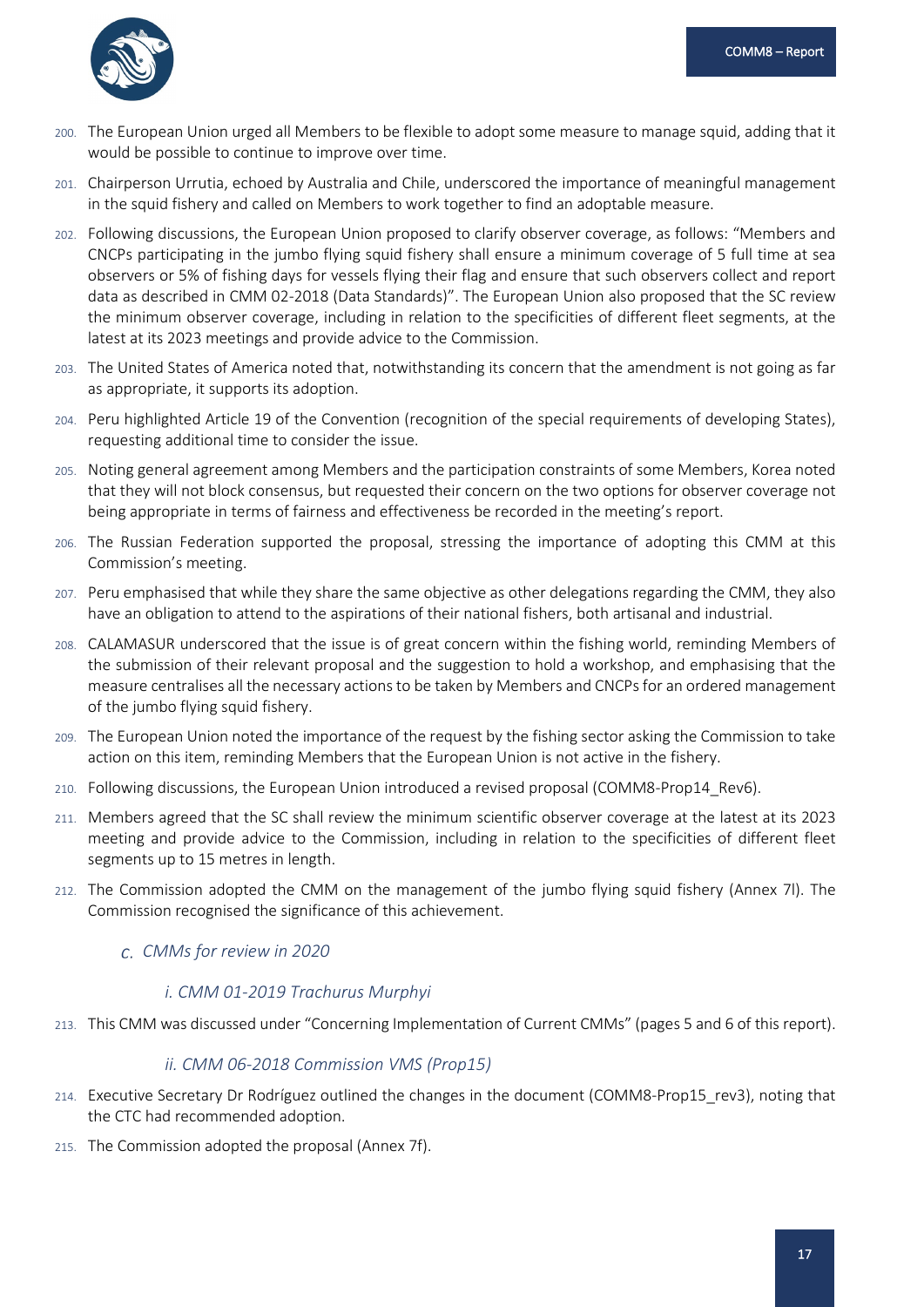

## *iii. CMM 10-2019 CMS (Prop16)*

- 216. Executive Secretary Dr Rodríguez outlined editorial changes as well as changing the review date to 2023 (COMM8-Prop16).
- 217. The Commission adopted the proposal (Annex 7g).

## *iv. CMM 12-2018 Transhipment (Prop17)*

218. These amendments were incorporated into the European Union proposal on transhipment (Prop12).

### *v. CMM 13-2019 Exploratory Fisheries (Prop18)*

- 219. Executive Secretary Dr Rodríguez outlined editorial changes as well as changing the review date to 2021 (COMM8-Prop18\_rev1).
- 220. The Commission adopted the proposal (Annex 7i).

## *vi. CMM 14b-2019 Exploratory Potting CK (Prop19)*

221. The Secretariat indicated that this proposal is no longer necessary as it was overtaken by recent events, noting that the relevant Cook Islands proposal (COMM8-WP02) includes these suggestions.

## <span id="page-20-0"></span>7. SPRFMO Observer Programme Accreditation Evaluator

- 222. The Commission discussed the implementation of the SPRFMO Observer programme.
- 223. The Commission accepted the FAC and CTC Recommendations and selected MRAG as the SPRFMO Observer Programme Accreditation Evaluator (CTC7-Doc12).

## <span id="page-20-2"></span><span id="page-20-1"></span>8. Performance Review Recommendations

#### *a. Implementation of Recommendations and SC responses*

- 224. Executive Secretary Dr Rodríguez presented a summary paper concerning the Implementation of the Commission related Performance Review Recommendations (COMM8-Doc08) and the SC Responses to the Performance Review (COMM8-Doc08.1). Members discussed the recommendations in a working group.
- 225. Working group facilitator Kirstie Knowles (New Zealand) reported progress in 9 of the 18 recommendations, with proposed text presented in COMM8-WP11\_rev1. She explained further deliberations are dependent on FAC advice and CMM decisions, and noted her proposal to add to each recommendation indication of whether the Commission considers the item open or closed.
- 226. Following discussions, facilitator Knowles provided an update, noting the changes in document COMM8- WP11 rev1 and indicating that some of the measures had not been addressed due to lack of time.
- 227. Chairperson Urrutia suggested that the Commission endorse the document, noting it will serve as the basis for further discussions on the outstanding items during the next Commission meeting.
- 228. The Commission endorsed the recommendations and updated its plan accordingly (Annex 9).

## <span id="page-20-4"></span><span id="page-20-3"></span>9. Cooperation Priorities

#### *a. Current Arrangements and MoUs*

- 229. The Secretariat provided a summary of the current SPRFMO arrangements and MoUs.
- 230. The Commission took note of the information provided.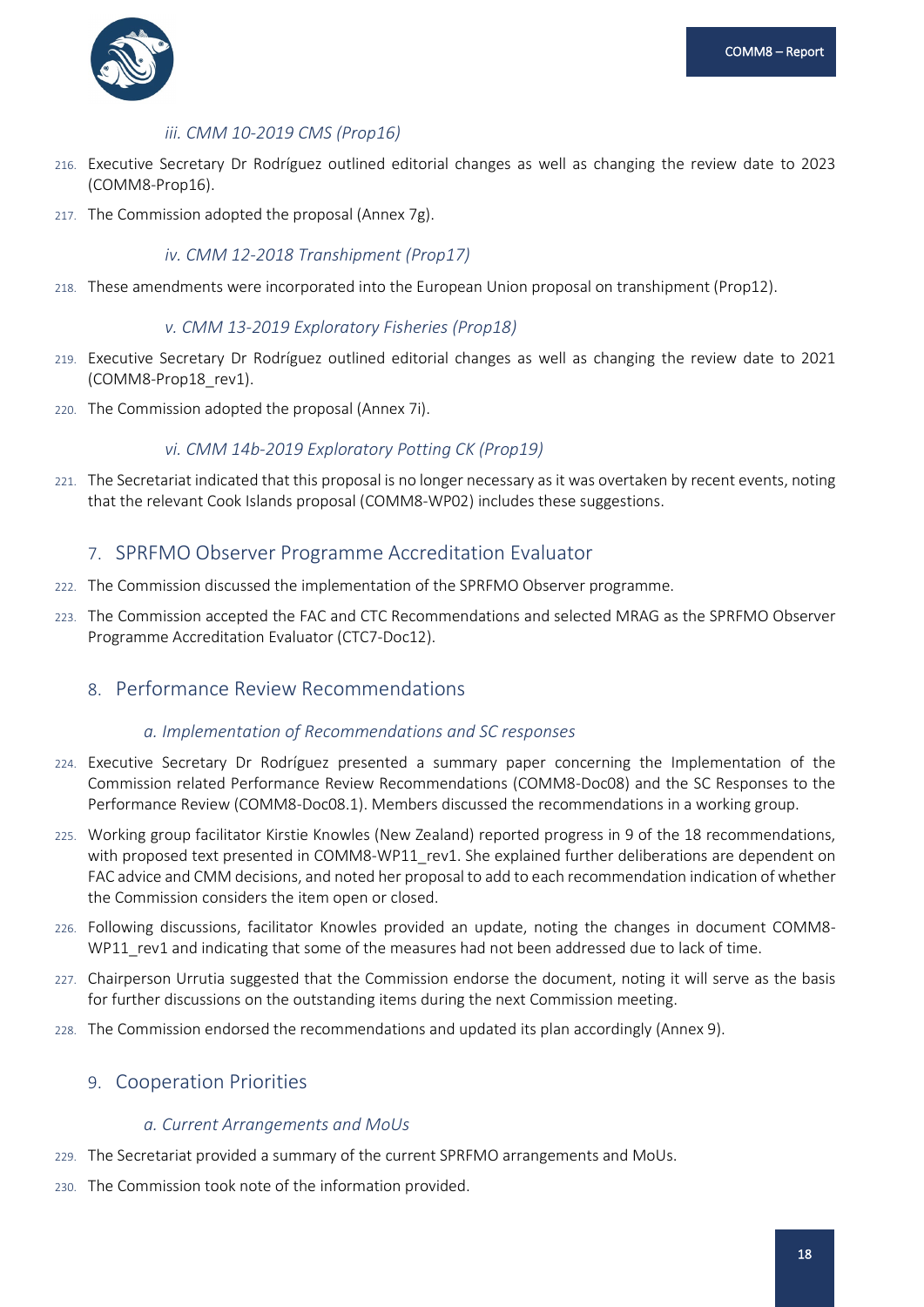

#### *b. New MoUs*

- <span id="page-21-0"></span>231. Executive Secretary Dr Rodríguez presented document COMM8-Doc07 on progress of cooperation with other RFMOs. Reminding Members that, at the  $7<sup>th</sup>$  Commission meeting in 2019, the Commission decided to "prioritise enhancing cooperation with the North Pacific Fisheries Commission (NPFC), the Western and Central Pacific Fisheries Commission (WCPFC) and the Inter-American Tropical Tuna Commission (IATTC)", he presented the final texts for Memorandums of Understanding with WCPFC and IATTC as well as the progress to date in developing an MoU with NPFC.
- 232. Regarding potential cooperation with IATTC, Executive Secretary Dr Rodríguez presented COMM8- Prop20 rev1, focusing on the main changes and explaining the process for signing the MoU.
- 233. The Commission approved the MoU with minor editorial suggestions (Annex 10a).
- 234. Regarding potential cooperation with the WCPFC, Executive Secretary Dr Rodríguez outlined the revised proposal (COMM8-Prop21\_rev1).
- 235. Chinese Taipei queried whether a specific provision of the MoU creates a new requirement on transhipment activities, implying that the relevant regulations of both organisations need to be followed.
- 236. The United States of America offered its interpretation that SPRFMO resources are governed by SPRFMO transhipment provisions and the same stands for WCPFC, which the Secretariat confirmed.
- 237. Following clarifications on the transhipment provisions, the Commission approved the MoU with WCPFC (Annex 10b).
- 238. On potential cooperation with the NPFC, Executive Secretary Dr Rodríguez presented the revised proposal (COMM8-Prop22\_rev1), explaining the process to be followed, and noting that the NPFC Chairperson is present to the SPRFMO Commission meeting as an Observer.
- 239. The Commission approved the MoUs with IATTC and WCPFC, and agreed to the process to be followed with NPFC with no further comments.

#### *c. Guidance on Regional processes relevant for SPRFMO*

- <span id="page-21-1"></span>240. Executive Secretary Dr Rodríguez presented a paper (COMM8-Doc06), requesting guidance on the extent that the Secretariat shall engage with various regional processes of relevance to SPRFMO. The Executive Secretary noted that the Commission has not provided clear advice or allocated the human and financial resources for the Secretariat to engage or not on regional processes related with the conservation and management of high seas fisheries resources from a policy point of view and therefore the Secretariat is looking for guidance from the Commission on how to approach these regional processes.
- 241. Faroe Islands and Australia noted that priority should be given to processes where the SPRFMO has a voice.
- 242. New Zealand noted that where SPRFMO is not represented in discussions where it could provide an important perspective, there may be value in making written submissions to these processes.
- 243. Chairperson Urrutia suggested and the Commission agreed that: participation should be decided on a case by case basis; processes where the SPRFMO has a voice will be prioritised; and relevant proposals will be included in next year's budget.

## <span id="page-21-2"></span>10. Adoption of the Commission Report

- 244. The draft meeting report was prepared during the meeting by the professional rapporteuring services, reviewed by the Chairperson assisted by the Secretariat, and presented to the Commission on the last day of the meeting for its consideration. Members expressed their appreciation for the quality of the draft report that was prepared by the rapporteurs as well as for the excellent work of the interpreters and the technical support provided throughout the meeting.
- 245. The report was adopted on 19 February 2020 at 01:39 am.